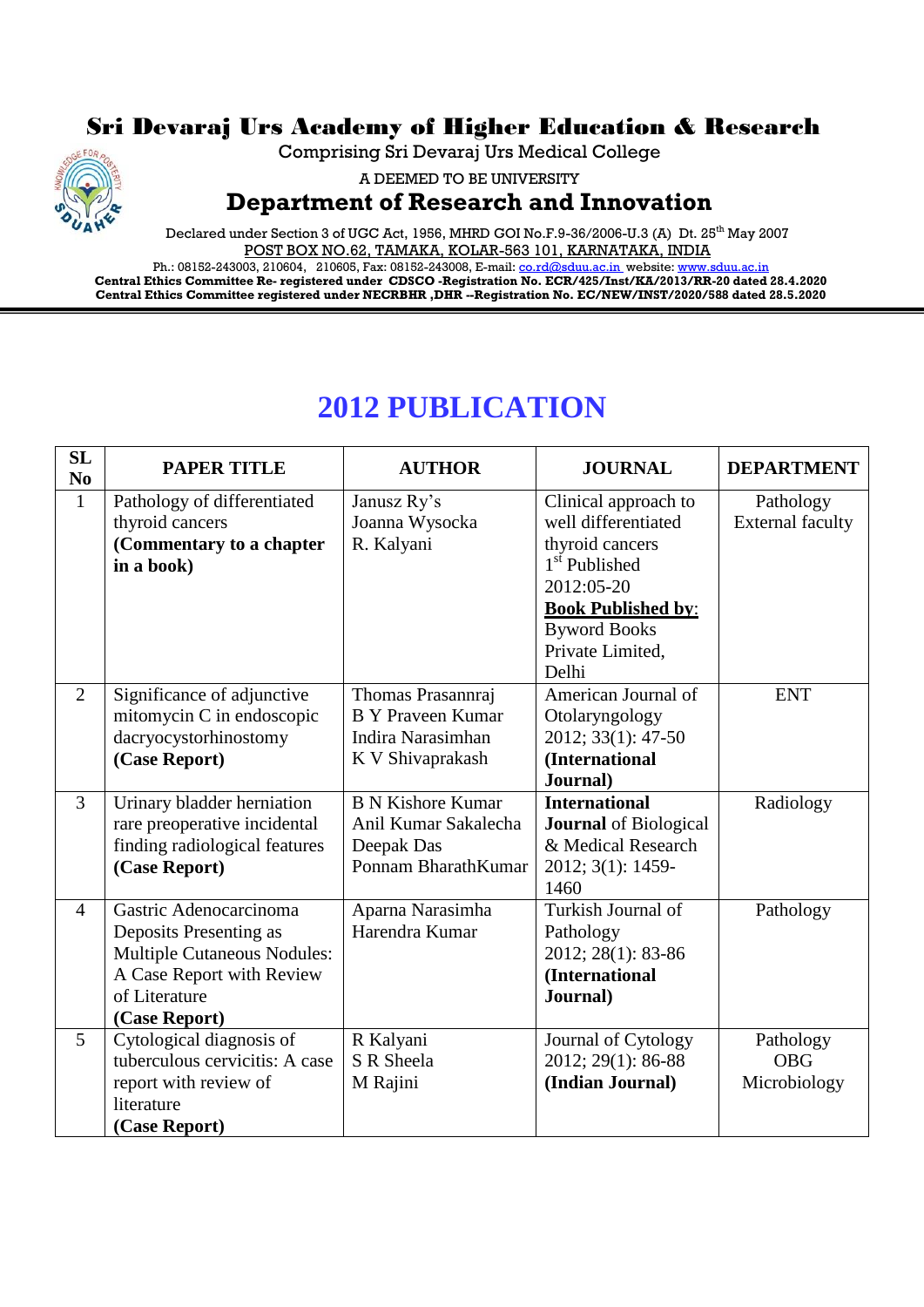| 6      | Technosphere insulin: a new                           | N Sarala                   | <b>Practical Diabetes</b>                | Pharmacology                          |
|--------|-------------------------------------------------------|----------------------------|------------------------------------------|---------------------------------------|
|        | inhaled insulin                                       | Girish Bangalorkar         | 2012; 29(1): 23-24                       |                                       |
|        | (Brief Communication)                                 | K Bhubana                  | (International                           |                                       |
| $\tau$ | Twin reversed arterial                                | Shashidhar B               | Journal)<br><b>International Journal</b> | <b>OBG</b>                            |
|        | perfusion (TRAP) Sequence:                            | <b>B N Kishore Kumar</b>   | of Biological $&$                        | Radiology                             |
|        | (Acardius Amorphous) a                                | R Sheela                   | <b>Medical Research</b>                  | Pathology                             |
|        | case report and review of                             | R Kalyani                  | 2012; 3(1): 1453-                        |                                       |
|        | literature                                            | A Anithae                  | 1455                                     |                                       |
|        | (Case Report)                                         | Prem Sai Reddy             | (International                           |                                       |
|        |                                                       |                            | Journal)                                 |                                       |
| 8      | Drug-Induced Hepatotoxicity                           | Heethal Jaiprakash         | North American                           | <b>External faculty</b>               |
|        | in a Tertiary Care Hospital in                        | Sarala Narayana            | Journal of Medical                       | Pharmacology                          |
|        | Rural South India                                     | Jaiprakash Mohanraj        | Sciences,                                |                                       |
|        | (Original Article)                                    |                            | 2012; 4(2): 90-93                        |                                       |
|        |                                                       |                            | (International                           |                                       |
|        |                                                       |                            | Journal)                                 |                                       |
| 9      | Study of association noise                            | Kavana G Venkatappa        | <b>Biomedical Research</b>               | Physiology                            |
|        | levels and stress in traffic                          | M S Vinutha Shankar        | 2012; 23(1): 135-138                     |                                       |
|        | policemen of Bengaluru city                           |                            | (Indian Journal)                         |                                       |
| 10     | (Biomedical Research)                                 | B G Ranganath <sup>1</sup> | Journal of the Indian                    | Comm. Medicine                        |
|        | Adverse events following<br>immunization with SA 14-  | S G Hiremath <sup>2</sup>  | <b>Medical Association</b>               | <b>External faculty</b>               |
|        | 14-12 Japanese encephalitis                           |                            | 2012; 110(1): 07-12                      |                                       |
|        | vaccine in children of Kolar                          |                            | (Indian Journal)                         |                                       |
|        | in Karnataka.                                         |                            |                                          |                                       |
| 11     | Detection of                                          | Pamula Raghu               | Analytical &                             | Psychiatry &                          |
|        | Organophosphorus Pesticides                           | Matti R Mohan Reddy        | Bioanalytical                            | <b>External faculty</b>               |
|        | Using a Monoenzyme                                    | Tukiakula M Reddy          | Electrochemistry                         |                                       |
|        | Biosensor: A Voltammetric                             | Bahaddurghatta E -         | $2012; 4(1): 1-16$                       |                                       |
|        | Study                                                 | KumarSwamy                 | (International                           |                                       |
|        |                                                       | <b>Kasetty Reddaiah</b>    | Journal)                                 |                                       |
| 12     | <b>Flupirtine: Clinical</b>                           | Harish S                   | Journal of                               | Pharmacology                          |
|        | pharmacology                                          | Bhuvana K                  | Anaesthesiology and                      |                                       |
|        | (Review Article)                                      | Girish M,                  | Clinical                                 |                                       |
|        |                                                       | Bengalorekar,              | Pharmacology.                            |                                       |
|        |                                                       | Kumar T N.                 | 2012; 28(2): 172-177                     |                                       |
|        |                                                       | Kavana G                   | (Indian Journal)<br>Indian Journal of    |                                       |
| 13     | Assessment of knowledge,<br>attitude and practices of | Vinutha Shankar MS         | Physiology &                             | Physiology<br><b>External faculty</b> |
|        | traffic policemen regarding                           | Nachal Annamalai           | Pharmacology                             |                                       |
|        | the auditory effects of noise                         |                            | 2012; 56(1): 69-73                       |                                       |
|        | (Originals Article)                                   |                            | (Indian Journal)                         |                                       |
| 14     | Risk Factors and the                                  | Shashidhar K N             | Journal of Clinical and                  | Biochemistry                          |
|        | <b>Biochemical Evaluation of</b>                      | Prasad P                   | Diagnostic Research.                     | Surgery                               |
|        | <b>Biliary Calculi in Rural</b>                       | Mohan K Kumar              | 2012; 6(3): 364-368                      | Pathology                             |
|        | Kolar, Karnataka, India: A                            | Shankar M                  | (Indian Journal)                         | External                              |
|        | rural Perspective of an Urban                         | Hemalatha A                |                                          |                                       |
|        | Disease                                               |                            |                                          |                                       |
|        | (Original Article)                                    |                            |                                          |                                       |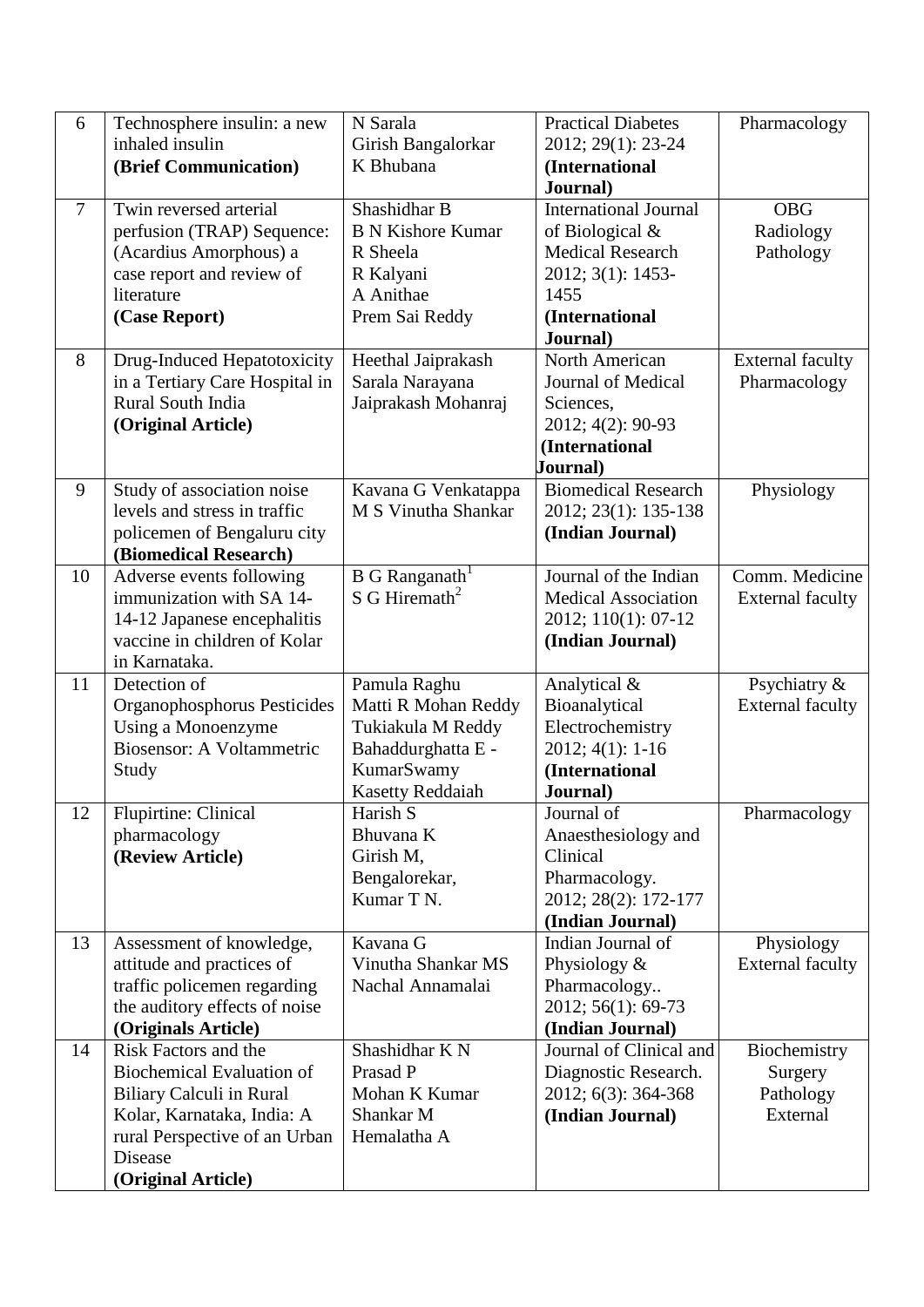| 15 | Biological vs chemically         | Krishnamurthy N,         | <b>Biomedical Research</b>   | Biochemistry                  |
|----|----------------------------------|--------------------------|------------------------------|-------------------------------|
|    | induced hepatitis $- A$          | Chinmoy Ghosh,           | 2012; 23(2): 289-294         |                               |
|    | comparative study of             | Sumathi M E,             | (Indian Journal)             |                               |
|    | oxidative stress parameters      | Ashakiran S,             |                              |                               |
|    | (Originals Article)              | Dhayanamd C D.           |                              |                               |
|    |                                  |                          |                              |                               |
| 16 | Atherosclerosis and              | M J Thej                 | Journal of                   | Pathology                     |
|    | Myocardial bridging: Not a       | R Kalyani,               | Cardiovascular               | Forensic                      |
|    | benign combination. An           | J Kiran.                 | Disease Research             | Medicine                      |
|    | autopsy case report              |                          | 2012; 3(2): 276-278          |                               |
|    | <b>(Clinical Case Report</b>     |                          | (Indian Journal)             |                               |
|    | <b>Based Study</b> )             |                          |                              |                               |
| 17 | Visual and hearing               | Deepthi R.               | Geriatrics &                 | Comm. Medicine <sup>1</sup>   |
|    | impairment among rural           | Arvind Kasthuri.         | Gerontology                  | External faculty <sup>2</sup> |
|    | elderly of south India: A        |                          | International                |                               |
|    | community - based study          |                          | 2012;12: 116-123             |                               |
|    | (Original Article)               |                          | (International               |                               |
|    |                                  |                          | Journal)                     |                               |
| 18 | Severo thoraco lumbar            | K Dinesh                 | <b>International Journal</b> | Anaesthesiology               |
|    | Kyphoscoliosis $- A$ challenge   | M Ravi                   | of Pharmaceutical            |                               |
|    | to anaesthesiologists            | P B Ramesh Kumar         | and Biomedical               |                               |
|    | (Case Report)                    | <b>B R Krishna Kumar</b> | Research                     |                               |
|    |                                  | K S Kishore              | 2011; 2(2): 79-89            |                               |
|    |                                  | P Somasekharam           | (International               |                               |
|    |                                  |                          | Journal)                     |                               |
| 19 | Regadenoson                      | Girish M Bangalorkar     | Journal of                   | Pharmacology                  |
|    | (Drug Review)                    | Sarala N                 | Postgraduate                 |                               |
|    | <b>Impact factor 1.589</b>       | Bhuvana K                | medicine. April-             |                               |
|    |                                  | Kumar T N                | June                         |                               |
|    |                                  |                          | 2012; 58(2): 140-146         |                               |
|    |                                  |                          | (Indian Journal)             |                               |
| 20 | Chronic Cold Agglutinin          | Kalyani                  | Journal of Clinical &        | Pathology                     |
|    | Disease: A Case Report with      | M J Thej                 | Diagnostic Research          | Medicine                      |
|    | review of literature             | A K Thomas               |                              |                               |
|    | (Case Report)                    | A Raveesha               | 2012; 6(3): 480-482          |                               |
|    |                                  |                          | (Indian Journal)             |                               |
| 21 | <b>Review Autopsy</b>            | Kalyani R                | Journal of Clinical &        | Pathology                     |
|    | (Editorial)                      |                          | <b>Biomedical Sciences</b>   |                               |
|    |                                  |                          | 2012; 2(1): 1-4              |                               |
|    |                                  |                          | (Indian Journal)             |                               |
| 22 | Breast conserving surgery in     | Gopinath K               | Journal of Clinical &        | Oncology                      |
|    | early breast cancer evidence     | Saishruthi Rai           | <b>Biomedical Sciences</b>   | <b>External faculty</b>       |
|    | based review                     |                          | 2012; 2(1): 5-14             |                               |
|    | (Review Article)                 |                          | (Indian Journal)             |                               |
| 23 | Study of serum                   | Vasubabu                 | Journal of Clinical &        | Medicine                      |
|    | Homocysteine levels in acute     | Lakshmaiah V             | <b>Biomedical Sciences</b>   |                               |
|    | myocardial infaraction & the     | Raghavendsra-            | 2012; 2(1): 15-21            |                               |
|    | first degree relative in a rural | Prasad B N               | (Indian Journal)             |                               |
|    | Medical centre                   |                          |                              |                               |
|    | (Original Article)               |                          |                              |                               |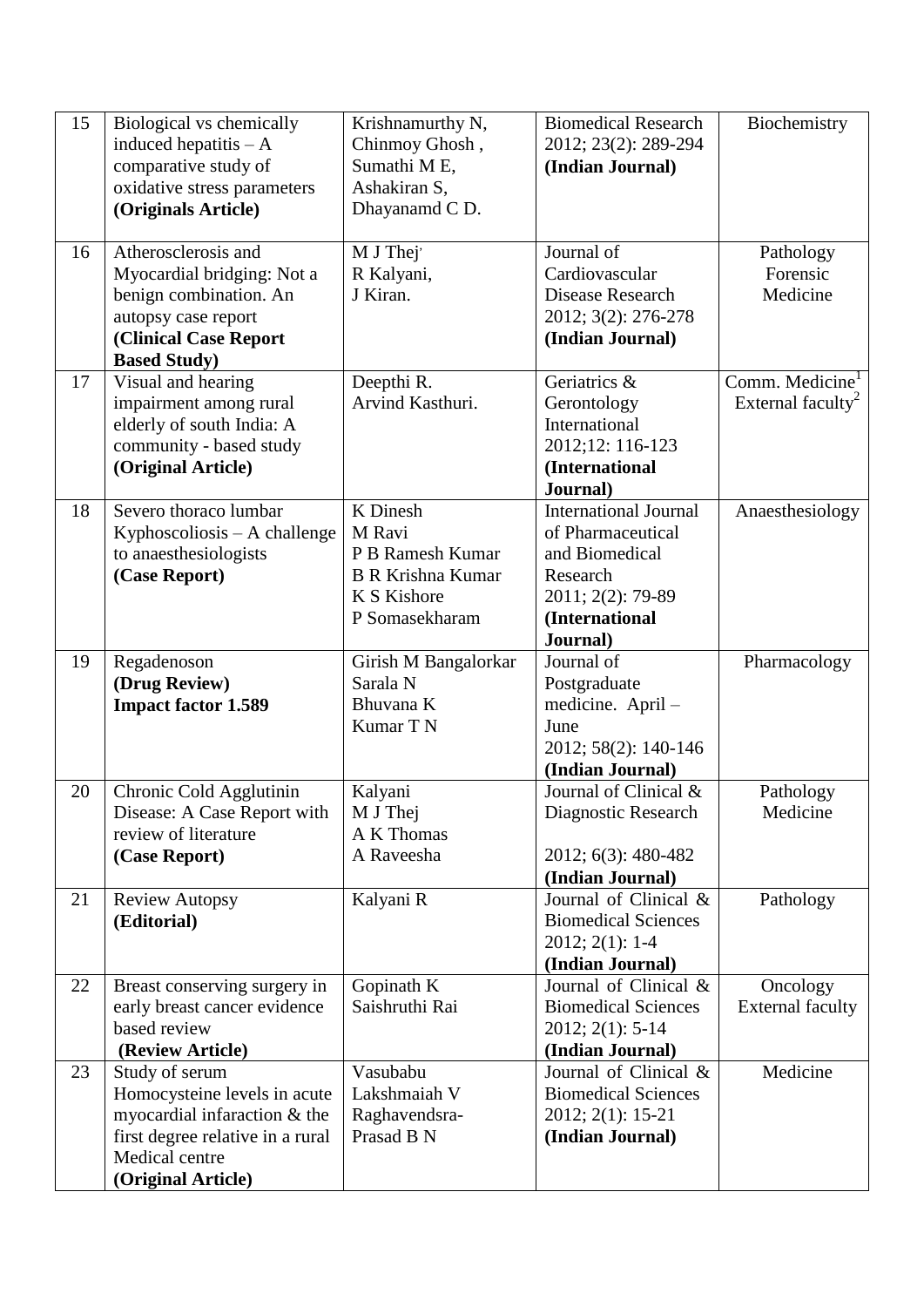| 24<br>25 | A study of estimated<br>glamerular filtration rate in<br>chronic kidney disease<br>(Original Article)<br>Is being tall cardioprotective?               | Krishna Murthy N<br>Nandini Takkalaki<br>Ashakiran S<br>Shashidhar K N<br>Ganesh G<br>Harish R<br>Thej M J | Journal of Clinical &<br><b>Biomedical Sciences</b><br>2012; 2(1): 22-30<br>(Indian Journal)<br>Journal of Clinical & | Biochemistry<br>Pathology                                   |
|----------|--------------------------------------------------------------------------------------------------------------------------------------------------------|------------------------------------------------------------------------------------------------------------|-----------------------------------------------------------------------------------------------------------------------|-------------------------------------------------------------|
|          | Correlation between hight &<br>atherosclerosis. An Autopsy<br>study<br>(Original Article)                                                              | Kalyani R<br>Kiran J                                                                                       | <b>Biomedical Sciences</b><br>2012; 2(1): 31-39<br>(Indian Journal)                                                   | Forensic -<br>Medicine                                      |
| 26       | Leptospirosis-A case report<br>of a patient with unusual<br>pulmonary involvement<br>(Case Report)                                                     | Krishnappa J<br>Susheela C<br>Beena PM<br>Dhanajaya C D                                                    | Journal of Clinical &<br><b>Biomedical Sciences</b><br>2012; 2(1): 40-44                                              | Paediatrics<br>Microbiology                                 |
| 27       | A rare case report of<br>gangrene in the new born<br>(Case Report)                                                                                     | Alpati Srihari<br>Beere Gowda Y C<br>Susheela C<br>Shashi Pradhan                                          | Journal of Clinical &<br><b>Biomedical Sciences</b><br>2012; 2(1): 45-47                                              | Paediatrics                                                 |
| 28       | A rare case of Von Hippel<br>Landau (VHL) disease<br>(Case Report)                                                                                     | Prem Sai Reddy<br>Purnima Hegde<br>Navin Kumar<br>Kishore Kumar<br><b>Aravind Kaushik</b>                  | Journal of Clinical &<br><b>Biomedical Sciences</b><br>2012; 2(1): 48-53                                              | Radiology                                                   |
| 29       | Torsade de pointes<br>(Quiz)                                                                                                                           | Venkatesh T K                                                                                              | Journal of Clinical &<br><b>Biomedical Sciences</b><br>2012; 2(1): 54.                                                | Cardiology                                                  |
| 30       | Distribution of ABO & Rh<br>blood group among blood<br>donors of Kolar: A 5 years<br>study<br>(Letter to Editor)                                       | Subhashish Das<br>Harendra Kumar ML                                                                        | Journal of Clinical &<br><b>Biomedical Sciences</b><br>2012; 2(1): 55-57                                              | Pathology                                                   |
| 31       | Alcoholic delirium tremens<br>with hollow viscus<br>perforation scheduled for<br>emergency laparotomy<br>(Case Report)                                 | Anand T Talikoti<br><b>B</b> S Sindhu<br>S P Kavyashree<br>K S Kishore Kumar                               | Indian<br>Journal<br>of<br>Anaesthesia<br>Mar-Apr<br>2012; 56(2): 189-192                                             | Anaesthesiology                                             |
| 32       | Epidemiological Profile of<br>Mycotic Keratitis in North<br>Karnataka<br>(Original Article)                                                            | Vallabha K<br><b>B S Guruprasad</b>                                                                        | International Journal<br>of Current Biological<br>& Medical Sciences<br>2012; 2(1): 180-184                           | External faculty <sup>1</sup><br>Ophthalmology <sup>2</sup> |
| 33       | Rapid slide culture to<br>diagnose smear negative<br>pulmonary tuberculosis under<br>the Revised National<br><b>Tuberculosis Control</b><br>Programme. | H Sanjeev<br>Hema Sridhar<br><b>S</b> R Prasad                                                             | Biomedicine<br>2012; 32(2): 190-193                                                                                   | Microbiology                                                |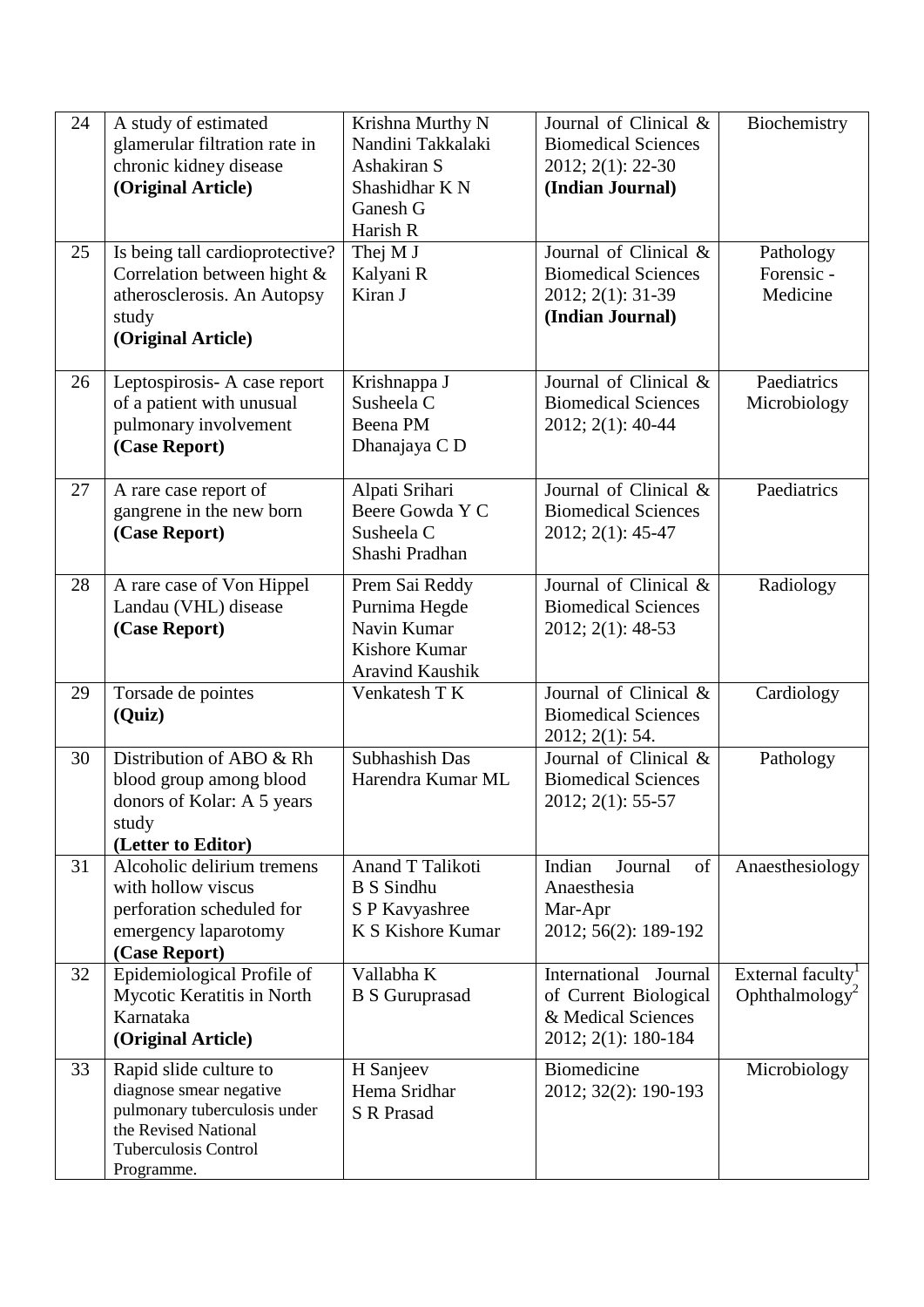| 34 | Nonrecurrent Laryngeal                        | Sagaya Raj                         | International Journal        | <b>ENT</b>                                      |
|----|-----------------------------------------------|------------------------------------|------------------------------|-------------------------------------------------|
|    | Nerve: An Indian                              | Ravi Padmakar Deo                  | of<br>Head<br>& Neck         |                                                 |
|    | Documentation                                 | Azeem mohiyddin                    | Surgery                      |                                                 |
|    | (Case Report)                                 | <b>Shualb Merchant</b>             | 2012; 3(1): 28-29            |                                                 |
|    |                                               | Manaswini-                         |                              |                                                 |
|    |                                               | Ramachandra                        |                              |                                                 |
| 35 | A rare case of Cystosarcoma                   | Venkata Krishna B R                | <b>International Journal</b> | Surgery                                         |
|    | phyllodes with pleural                        | Shashirekha C A                    | of Biomedical                | Pathology                                       |
|    | effusion: Mastectomy done                     | Naveen T K                         | Research                     |                                                 |
|    | under surface anaesthesia                     | Harendra Kumar                     | 2012; 3(6): 288-290          |                                                 |
|    | (Case Report)                                 |                                    |                              |                                                 |
| 36 | Abnormal vasculogenesis in                    | Prashanth Krishnappa               | Anatomica Karnataka          | Ophthalmology                                   |
|    | retinopathy of prematurity: A                 | Bhavana H<br>C Shireen Rokadia     | 2012; 6(1): 12-15            |                                                 |
|    | clinico-pathological study                    | Narendra P Datti                   |                              |                                                 |
|    | (Brief Communication)                         |                                    |                              |                                                 |
| 37 | Assessing Coverage of Mass                    | Anil N <sub>S</sub>                | International Journal        | Comm. Medicine                                  |
|    | Drug Administration against                   |                                    | of Medicine & Public         |                                                 |
|    | Lymphatic Filariasis in                       |                                    | health                       |                                                 |
|    | Gulbarga District, Karnataka                  |                                    | 2012; 2(3): 25-28            |                                                 |
|    | (Original Article)                            |                                    |                              |                                                 |
| 38 | Mean Platelet Volume in                       | <b>Thomas Alex Kodiatte</b>        | Journal of Laboratory        |                                                 |
|    | Type 2 Diabetes Mellitus                      | Udaya Kumar M                      | Physicians                   | Pathology <sup>1</sup><br>Medicine <sup>2</sup> |
|    |                                               | Suraksha B Rao                     | Jan-Jun                      |                                                 |
|    | (Original Article)                            | Thej M J                           | 2012; 4(1): 05-09            |                                                 |
|    |                                               | Madhavi Reddy                      |                              |                                                 |
|    |                                               | Harendra Kumar M L                 |                              |                                                 |
|    |                                               | Lakshmaiah V                       |                              |                                                 |
| 39 | Nutritional status and its                    | Muninarayana C                     | Global Journal of            | Comm. Medicine                                  |
|    | association with diabetes                     | Madhavi Reddy                      | Medical and Public           | Medicine                                        |
|    | mellitus in school children,                  | Anil N <sub>S</sub>                | Health                       |                                                 |
|    | India                                         | Lakshmaiah V                       | 2012; 1(2): 06-10            |                                                 |
|    | (Original Article)                            | Ravishankar S                      |                              |                                                 |
| 40 | Junk foods and their impact                   | Ashakiran                          | Journal of Krishna           | Biochemistry                                    |
|    | on health                                     | Deepthi R                          | <b>Institute of Medical</b>  | Comm. Medicine                                  |
|    | (Review Article)                              |                                    | <b>Sciences University</b>   |                                                 |
|    |                                               |                                    | 2012; 1(2): 07-15            |                                                 |
|    |                                               |                                    |                              |                                                 |
| 41 | Granulomatous Mastitis: A                     | Vidyavathi K<br>Udaya Kumar M      | Journal of Cytology          | Pathology                                       |
|    | Cytological Dilemma                           | Suresh T N                         | & Histology                  | Surgery                                         |
|    | (Case Report)                                 | Sreeramulu PN                      | 2012; 3(2): 01-03            |                                                 |
| 42 | Pseudovascular adenoid                        |                                    | Journal of Oral and          |                                                 |
|    | squamous cell carcinoma of                    | Vidyavathy K<br><b>CSBR</b> Prasad | Maxillofacial                | Pathology<br><b>ENT</b>                         |
|    |                                               | Harendra Kumar M L                 | Pathology                    |                                                 |
|    | oral cavity $-$ a mimicker of<br>angiosarcoma | Ravi P Deo                         | 2012; 16(2): 288-290         |                                                 |
|    |                                               |                                    |                              |                                                 |
|    | (Case Report)                                 |                                    |                              |                                                 |
|    |                                               |                                    |                              |                                                 |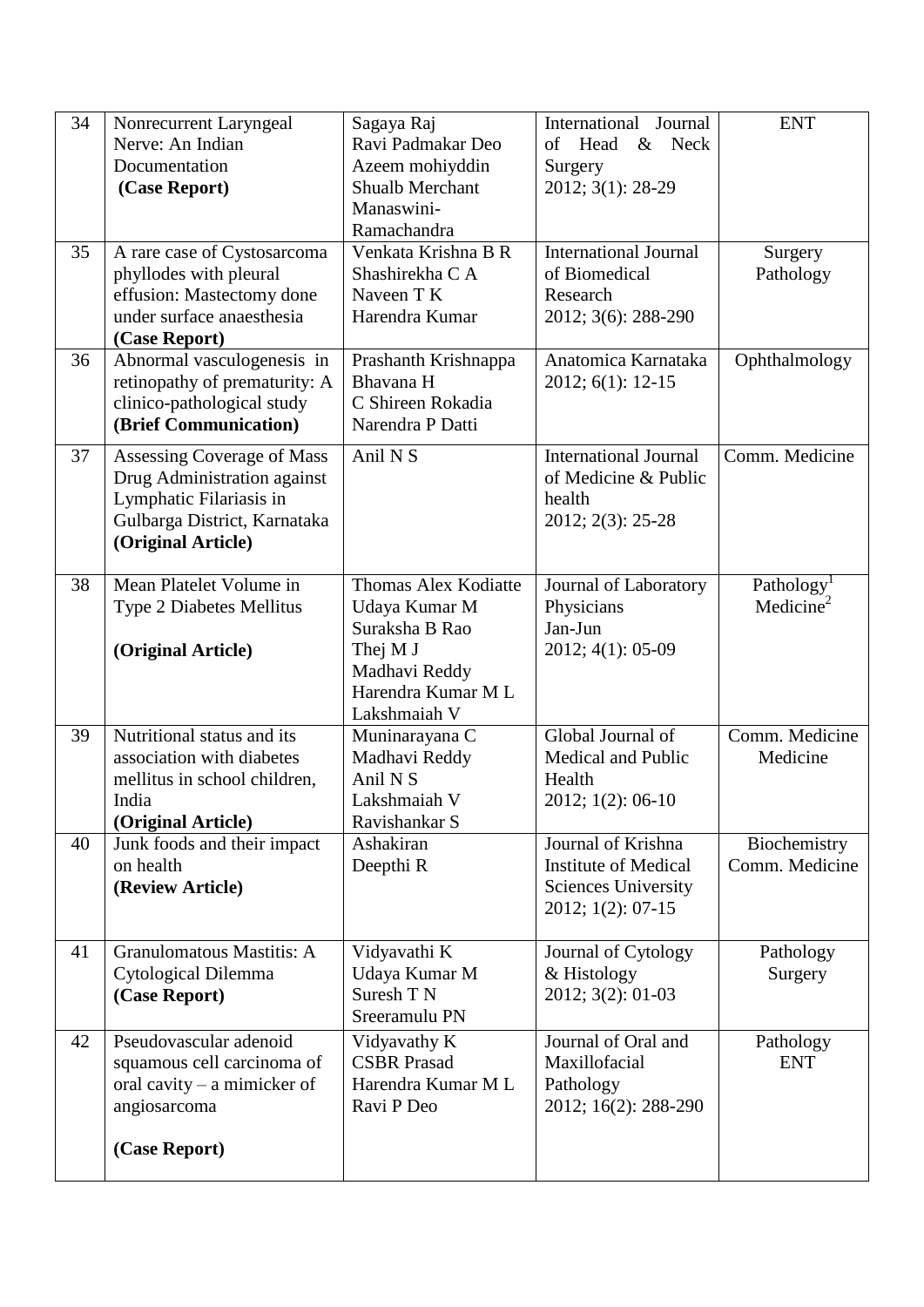| 43 | Prevalence and pattern of<br>dyslipidemia in type 2<br>diabetes mellitus patients in a<br>rural tertiary care centre,<br>southern India<br>(Original Article)                                     | Jayarama N<br>Madhavi Reddy<br>Lakshmaiah V                                                                                                                     | Global Journal of<br><b>Medical and Public</b><br>Health<br>2012; 1(3): 24-27                         | Medicine                                          |
|----|---------------------------------------------------------------------------------------------------------------------------------------------------------------------------------------------------|-----------------------------------------------------------------------------------------------------------------------------------------------------------------|-------------------------------------------------------------------------------------------------------|---------------------------------------------------|
| 44 | Visual evoked potentials in<br>non-insulin dependent<br>diabetes mellitus without<br>retinopathy: A pilot study<br>(Original Article)                                                             | <b>Bhanu R</b><br>Vinutha Shankar M S<br>Karthiyanee Kutty<br>Nachal Annamalai                                                                                  | <b>Current Neurobiology</b><br>2012; 3(1): 55-59                                                      | Physiology<br><b>External faculty</b>             |
| 45 | <b>Retinopathy of Prematurity</b><br>in a Rural Neonatal Intensive<br>Caare Unit in South India- A<br>Prospective Study<br>(Original Article)                                                     | Bhavana Hungi<br><b>Anand Vinekar</b><br>Narendra Datti<br>Pushpalatha K<br>Sherine Braganza<br>Susheela Channaiah<br>Krishnamurthy D<br><b>Bhujanga Shetty</b> | Indian Journal of<br>Paediatrics<br>July<br>2012; 79(7): 911-915<br>(Indian Journal)                  | Ophthalmology<br><b>External faculty</b>          |
| 46 | Giant presacral-pelvic cystic<br>schwannoma presenting as a<br>right iliac fossa mass -<br>megacolon in a poliomyelitis<br>patient: a rare case report &<br>review of literature<br>(Case Report) | Ambikavathy M<br>Mohan Kumar K<br>Kumar S<br>Udaya Kumar<br>Iram Shaikh                                                                                         | <b>International Journal</b><br>of Biological $&$<br><b>Medical Research</b><br>2012; 3(1): 1442-1446 | Surgery<br>Medicine<br>Pathology                  |
| 47 | A rare case of perforated<br><b>GIST</b> (Gastro Intestinal<br>Stromal Tumours) of<br>transverse mesocolon with<br>synchronus rectal carcinoma:<br>A case report<br>(Case Report)                 | Venkarakrishna B R<br>Shashirekha C A<br>Suresh T N<br>Jothinder Singh                                                                                          | International Journal of<br><b>Biomedical Research</b><br>2012; 3(5): 262-264                         | Surgery<br>Pathology                              |
| 48 | Hydrocele of the canal of<br>Nuck; Imaging findings<br>(Case Report)                                                                                                                              | Y C Manjunath<br>Y C Beeregowda<br>A Bhaskaran                                                                                                                  | Acta Radiologica<br><b>Short Reports</b><br>$2012;1(12):1-3$                                          | Paediatrics<br>Surgery<br><b>External faculty</b> |
| 49 | Pneumothorax following<br>electrical burn injury: A Case<br>Report.<br>(Case Report)                                                                                                              | Shashirekha C A<br>Krishna K Prasad<br>Vijay Agrawal                                                                                                            | International Journal of<br><b>Biomedical</b><br>Research 2012; 3(4):<br>224-225                      | Surgery                                           |
| 50 | A study of surgical<br>management of diabetic limb<br>complications among rural<br>population<br>(Original Article)                                                                               | M Madan<br>T K Naveen<br>M Balachandra                                                                                                                          | Indian Journal of<br>Surgery<br>2012; 74(2): 131-135<br>(Indian Journal)                              | Surgery<br>Medicine                               |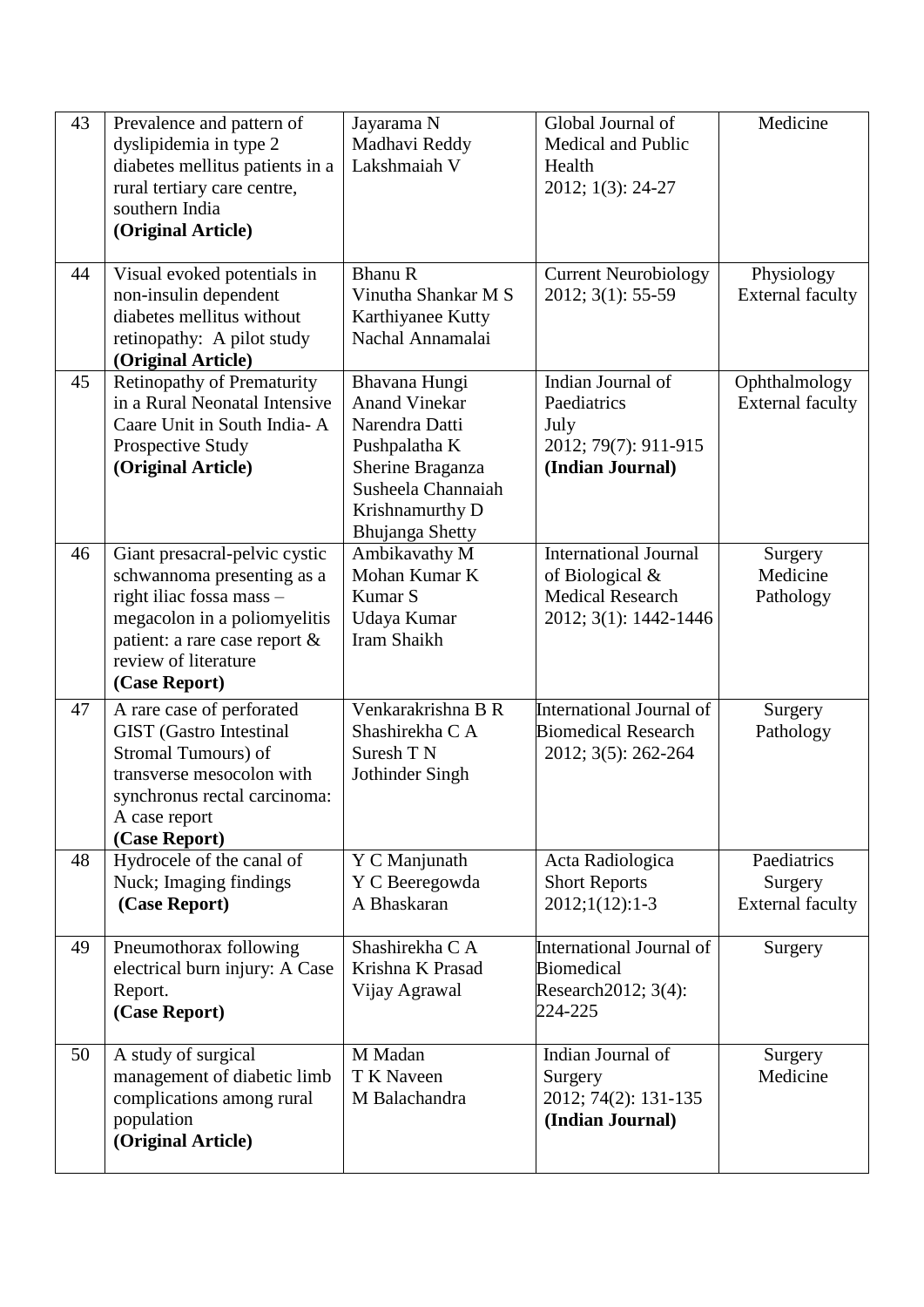| 51 | An unusual variant of the                 | Y C Manjunatha,                | Journal of Clinical and                           | Paediatrics <sup>2</sup>      |
|----|-------------------------------------------|--------------------------------|---------------------------------------------------|-------------------------------|
|    | portal vein                               | Y C Beeregowda,                | Diagnostic Research                               | Surgery <sup>3</sup>          |
|    | (Case Report)                             | A Bhaskaran.                   | 2012; 6(4): 731-733                               | External faculty <sup>1</sup> |
|    |                                           |                                |                                                   |                               |
| 52 | Evisceration of small bowel               | C A Shashirekha                | Euroasian Journal of                              | Surgery                       |
|    | through femoral triangle                  | K Krishnaprasad                | Hepato-                                           |                               |
|    | following exanguinating bull              | Vijay Agrawal                  | Gastroenterology                                  |                               |
|    | gore injury                               |                                | Jan-June                                          |                               |
|    | (Case Report)                             |                                | 2012;2(1): 54-55                                  |                               |
| 53 | Burn fistulas - A Case                    | Gurcharan Singh                | International Journal of                          | <b>Plastic Surgery</b>        |
|    | Report                                    | Vijay Prakash Agrawal          | <b>Biomedical and</b>                             | Surgery                       |
|    | (Case Report)                             |                                | <b>Advance Research</b>                           |                               |
|    |                                           |                                | 2012; 3(6): 517-518                               |                               |
|    |                                           |                                |                                                   |                               |
| 54 | Sinonasal mucormycosis: A                 | S Vinaya Babu                  | <b>Clinical Rhinology:</b>                        | ENT <sup>1</sup>              |
|    | series of seven cases                     | <b>U</b> Venkatesh             | An International                                  | Pathology                     |
|    | (Case Series)                             | Thomas Prasannaraj             | Journal                                           |                               |
|    |                                           | K V Shivaprakash<br>S Prathima | April                                             | 30-09-2012                    |
| 55 | Gastrocnemius - Achilles                  | Gurcharan Singh                | 2012; 5(1): 25-27<br><b>International Journal</b> | <b>Plastic Surgery</b>        |
|    | tendon: A human anatomical                | Vijaya P Agrawal               | of Biomedical and                                 | Gen. Surgery                  |
|    | variation                                 | M Basavarajappa                | <b>Advance Research</b>                           | Orthopaedics                  |
|    | (Case Report)                             | M Manohar                      | 2012; 3(8): 653-655                               |                               |
|    |                                           |                                |                                                   |                               |
| 56 | Molecules and Medicine,                   | P R Krishnaswamy               | Journal of Clinical $\&$                          | <b>Biomedical</b>             |
|    | Prescription for the New Era              |                                | <b>Biomedical Sciences</b>                        | Research                      |
|    | (Editorial)                               |                                | 2012; 2(2): 61-62                                 |                               |
| 57 | Medical Management for                    | Sen TK                         | Journal of Clinical &                             | Urology                       |
|    | <b>BPH-Present Concept</b>                | Anantha Raju G S               | <b>Biomedical Sciences</b>                        | Gen. Surgery                  |
|    | (Review Article)                          | Krishna Shetty M V             | 2012; 2(2): 63-69                                 |                               |
| 58 | A Study of Serum Uric Acid                | Ganesh G                       | Journal of Clinical &                             | Biochemistry                  |
|    | Levels and its Correlation with           | Krishna Murthy N               | <b>Biomedical Sciences</b>                        |                               |
|    | Blood Glucose and eGFR in                 | Ashakiran S                    | 2012; 2(2): 79-86                                 |                               |
|    | <b>Type 2 Diabetes Mellitus</b>           |                                |                                                   |                               |
|    | Patients at a Rural Tertiary              |                                |                                                   |                               |
|    | Care Centre in Kolar                      |                                |                                                   |                               |
|    | (Original Article)                        |                                |                                                   |                               |
| 59 | Necrotising Fasciitis Due to              | Parimala S                     | Journal of Clinical &                             | Microbiology                  |
|    | <b>Multidrug Resistant</b>                | Gokul B N                      | <b>Biomedical Sciences</b>                        | <b>OBG</b>                    |
|    | Acinetobacter Baumanii:                   | Sheela S R<br>Sriramulu P N    | 2012; 2(2): 87-89                                 | Surgery                       |
|    | <b>Treatment Options</b><br>(Case Report) | Beena P M                      |                                                   |                               |
| 60 | Desmoid Tumor of Anterior                 | Bhaskaran A                    | Journal of Clinical &                             | Surgery <sup>1</sup>          |
|    | <b>Abdominal Wall Arising</b>             | Vijay P Agrawal                | <b>Biomedical Sciences</b>                        | Pathology <sup>2</sup>        |
|    | fro;m a Post Operative Scar               | Basavarajappa M                | 2012; 2(2): 90-93                                 |                               |
|    | (Case Report)                             | Suresh T N                     |                                                   |                               |
|    |                                           | Vasanth Kumar                  |                                                   |                               |
|    |                                           |                                |                                                   |                               |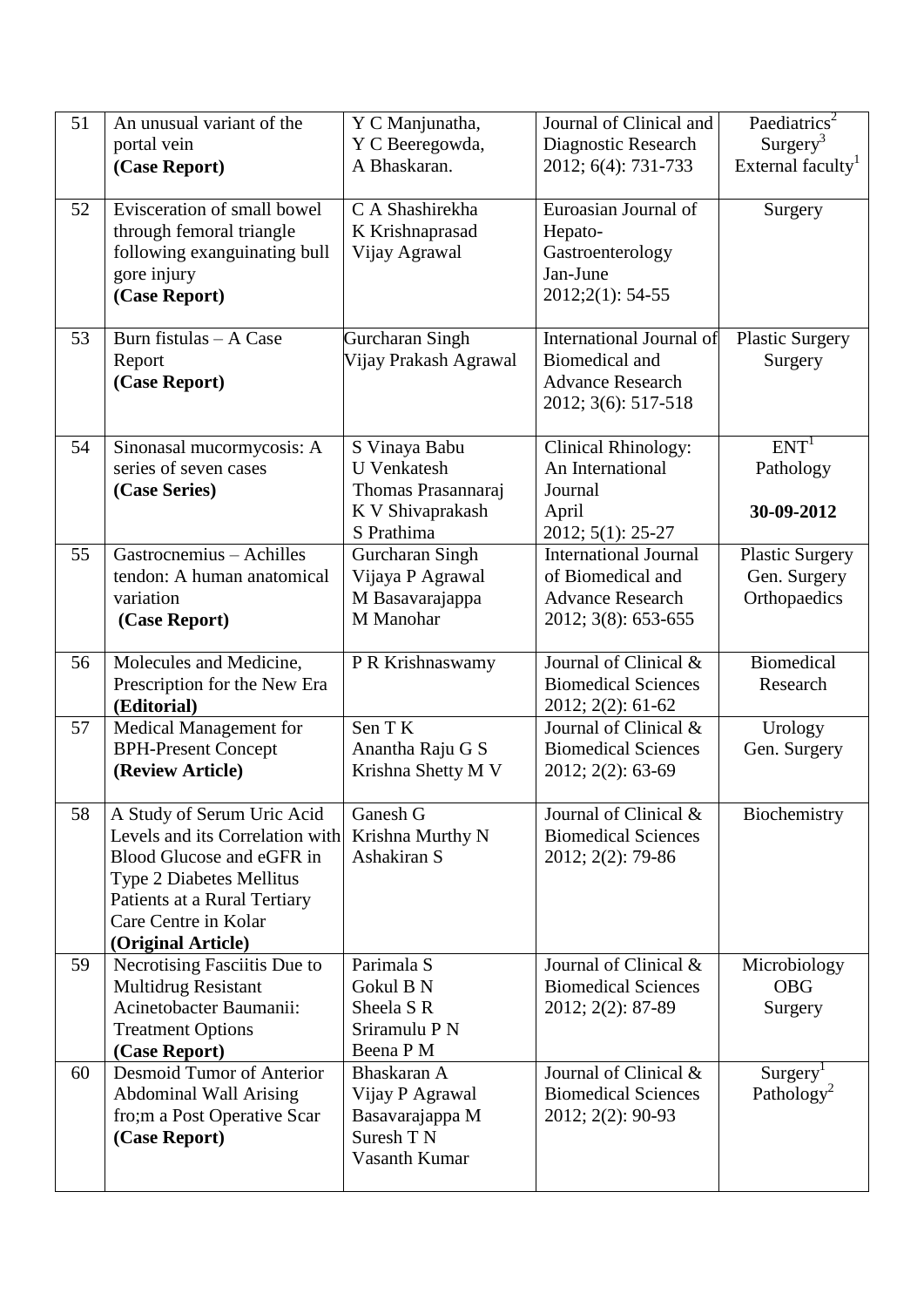| 61 | <b>Generalized Lichen Nitidus</b><br><b>Treated with Tacrolimus</b><br>(Case Report)                                                                                                                                 | Rajashekar T S<br>Rajendra Okade                                                              | Journal of Clinical &<br><b>Biomedical Sciences</b><br>2012; 2(2): 94-96                                            | Dermatology                                          |
|----|----------------------------------------------------------------------------------------------------------------------------------------------------------------------------------------------------------------------|-----------------------------------------------------------------------------------------------|---------------------------------------------------------------------------------------------------------------------|------------------------------------------------------|
| 62 | Erythema Multiforme<br>(Quiz)                                                                                                                                                                                        | V. Shiva Kumar                                                                                | Journal of Clinical &<br><b>Biomedical Sciences</b><br>2012; 2(2): 97& 100-01                                       | Dermatology                                          |
| 63 | Morphometric analysis of<br>tricuspid valve: An Indian<br>perspective<br>(Original article)                                                                                                                          | R Kalyani<br>M J Thej<br>Prabhakar K<br>Venkatesh T K<br>A K Thomas<br>Kiran J                | <b>Journal of Natural</b><br>Science, Biology and<br>Medicine<br>July<br>2012; 3(2): 147-151                        | Pathology<br>Medicine<br>Cardiology<br>Forensic Med. |
| 64 | Transient Ischaemic attack a<br>diagnostic Dilemma-<br>Carotid body tumour $-A$<br>case report<br>(Case report)                                                                                                      | Ambikavathi M<br>Kumar <sub>S</sub><br>A Bhaskaran<br>M L Harendra Kumar<br>Kishore Kumar B N | <b>International Journal</b><br>of Biological $&$<br><b>Medical Research</b><br>2012; 3(3): 2280-83                 | Surgery<br>Medicine<br>Pathology<br>Radiology        |
| 65 | Changes in the learning style<br>in medical students during<br>their MBBS course<br>(Original Article)                                                                                                               | <b>Usha G Shenoy</b><br>Karthiyanee Kutty<br>Vinutha Shankar M S<br>Nachal Annamalai          | <b>International Journal</b><br>of Scientific and<br><b>Research Publications</b><br>$2012; 2(9): 1-3$              | Physiology                                           |
| 66 | Atherosclerosis in coronary<br>artery and aorta in a semi-<br>urban population by applying<br>modified American Heart<br>Association classification of<br>atherosclerosis: An autopsy<br>study<br>(Original article) | M J Thej<br>R Kalyani<br>J Kiran                                                              | Journal of<br>Cardiovascular<br>Disease Research<br>Oct-Dec<br>2012; 3(4): 265-271                                  | Pathology<br>Forensic Med.                           |
| 67 | <b>Endometrial osseous</b><br>metaplasia: A case report<br>(Case report)                                                                                                                                             | Kishore Kumar B N<br>Deepak Das<br>Shivaraj H G                                               | <b>International Journal</b><br>of Biological $&$<br><b>Medical Research</b><br>2012; 3(2): 1865-1866               | Radiology                                            |
| 68 | Assay of gamma glutamyl<br>transferase activity as an<br>oxidative stress marker in pre<br>and post menopausal women<br>(Original Article)                                                                           | M E Sumathi<br>Mamatha Kunder<br>K N Shashidhar<br>N Krishnamurthy<br>R Harish                | <b>Biomedicine</b><br>2012; 32(3): 394-399                                                                          | Biochemistry                                         |
| 69 | Calcium channel blocker<br>(Amlodepine) poisoning<br>managed by<br>hyperinsulinemic euglycemic<br>therapy $- A$ case report and<br>review of literature<br>(Case report)                                             | Jayarama N<br><b>Ashish Agrawal</b><br>Prabhakar K                                            | <b>International Journal</b><br>of Basic and Applied<br><b>Medical Sciences</b><br>$May - Aug$<br>2012; 2(2): 66-70 | Medicine                                             |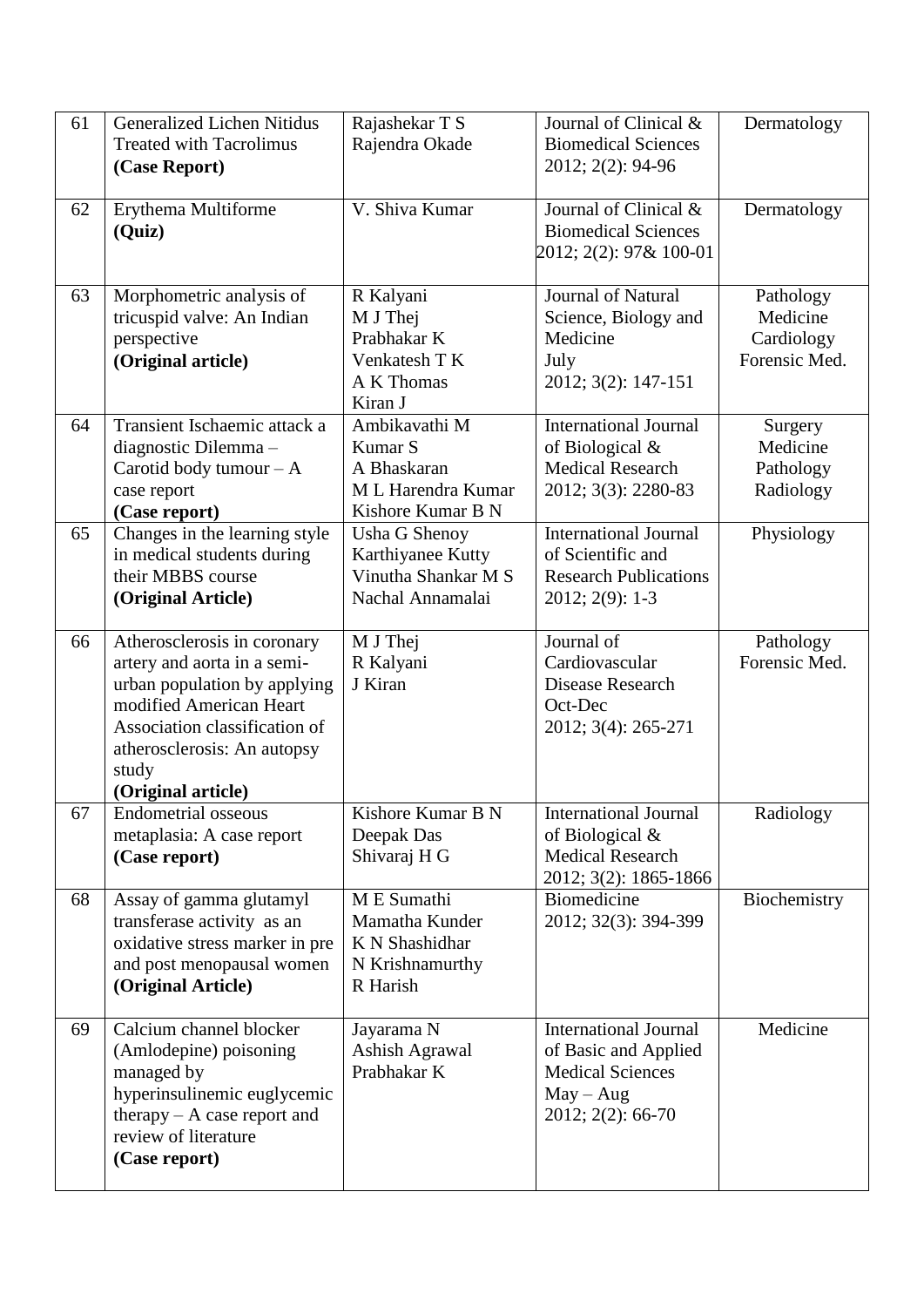| 70 | Adverse drug reactions in<br>adults leading to emergency<br>department visits<br>(Research Article)                                                    | Jayarama N,<br>Shiju K Sleeba,<br>Prabhakar K.                                                  | International Journal<br>of Pharmacy and<br>Pharmaceutical<br><b>Sciences</b><br>2012; 4(Suppl.4):<br>642-646                                                  | Medicine                                             |
|----|--------------------------------------------------------------------------------------------------------------------------------------------------------|-------------------------------------------------------------------------------------------------|----------------------------------------------------------------------------------------------------------------------------------------------------------------|------------------------------------------------------|
| 71 | Multiple pin wheel flaps and<br>its modification in special<br>areas of the scalp<br>(Research Article)                                                | Gurcharan Singh<br>Nikhil S Shetty                                                              | <b>International Journal</b><br>of Head and Neck<br>Surgery<br>May-Aug<br>2012; 3(2): 73-75                                                                    | <b>Plastic Surgery</b><br>Gen Surgery                |
| 72 | Clear cell<br>hidradenocarcinoma of the<br>eyelid: A case report with a<br>review of the literature<br>(Case report)                                   | Gurcharan Singh<br>Aparna Narasimha<br>Harendra Kumar<br>Narendra Datti                         | International<br>Ophthalmology<br>The International<br>Journal of Clinical<br>Ophthalmology and<br><b>Visual Sciences</b><br>Published online:<br>07 Oct. 2012 | <b>Plastic Surgery</b><br>Pathology<br>Ophthalmology |
| 73 | Prevalence of ocular<br>morbidity among school<br>going children (6-15 years)<br>in rural area of Karnataka,<br>South India<br>(Research Article)      | <b>B T Prasanna Kamth</b><br><b>B S Guru Prasad</b><br>R Deepthi<br>C Muninarayana              | <b>International Journal</b><br>of Pharmaceutical<br>and Biomedical<br>Research<br>2012; 3(4): 209-212                                                         | Com. Medicine<br>Ophthalmology                       |
| 74 | Prevalence of overweight and<br>obesity among adolescent<br>school going children (12-15<br>years) in urban area, South<br>India<br>(Original Article) | Prasanna Kamath B T<br>Girish M<br>Bangalorekar<br>Deepthi R<br>Muninarayana C<br>Ravishsnkar S | International Journal of<br><b>Current Research and</b><br>Review<br>2012; 4(20): 99-105                                                                       | Com. Medicine<br>Pharmacology<br>30-11-2012          |
| 75 | Newer antibacterials in<br>therapy and clinical trials<br>(Review Article)                                                                             | Simi S Paknikar<br>Sarala Narayana                                                              | North American<br>Journal of Medical<br>Sciences<br>November<br>2012; 4(11): 537-547                                                                           | <b>External faculty</b><br>Pharmacology              |
| 76 | Study of prevalence and<br>stages of diabetic<br>nephropathy in a rural<br>tertiary care centre -<br>Southern India<br>(Original Article)              | Raja Reddy P<br>Jayarama N<br>Lakshmaiah V<br>Anil N <sub>S</sub>                               | Global Journal of<br>Medicine and Public<br>Health<br>2012; 1(5): 17-22                                                                                        | Physiology<br>Medicine<br>Comm. Medicine             |
| 77 | <b>Intratesticular Varicocele</b><br>(Case Report)                                                                                                     | <b>B N Kishore Kumar</b><br>Deepak Das<br>Shivaraj Guddar                                       | Nigerian Journal of<br>Surgery<br>2012; 18(2): 92-93                                                                                                           | Radiology                                            |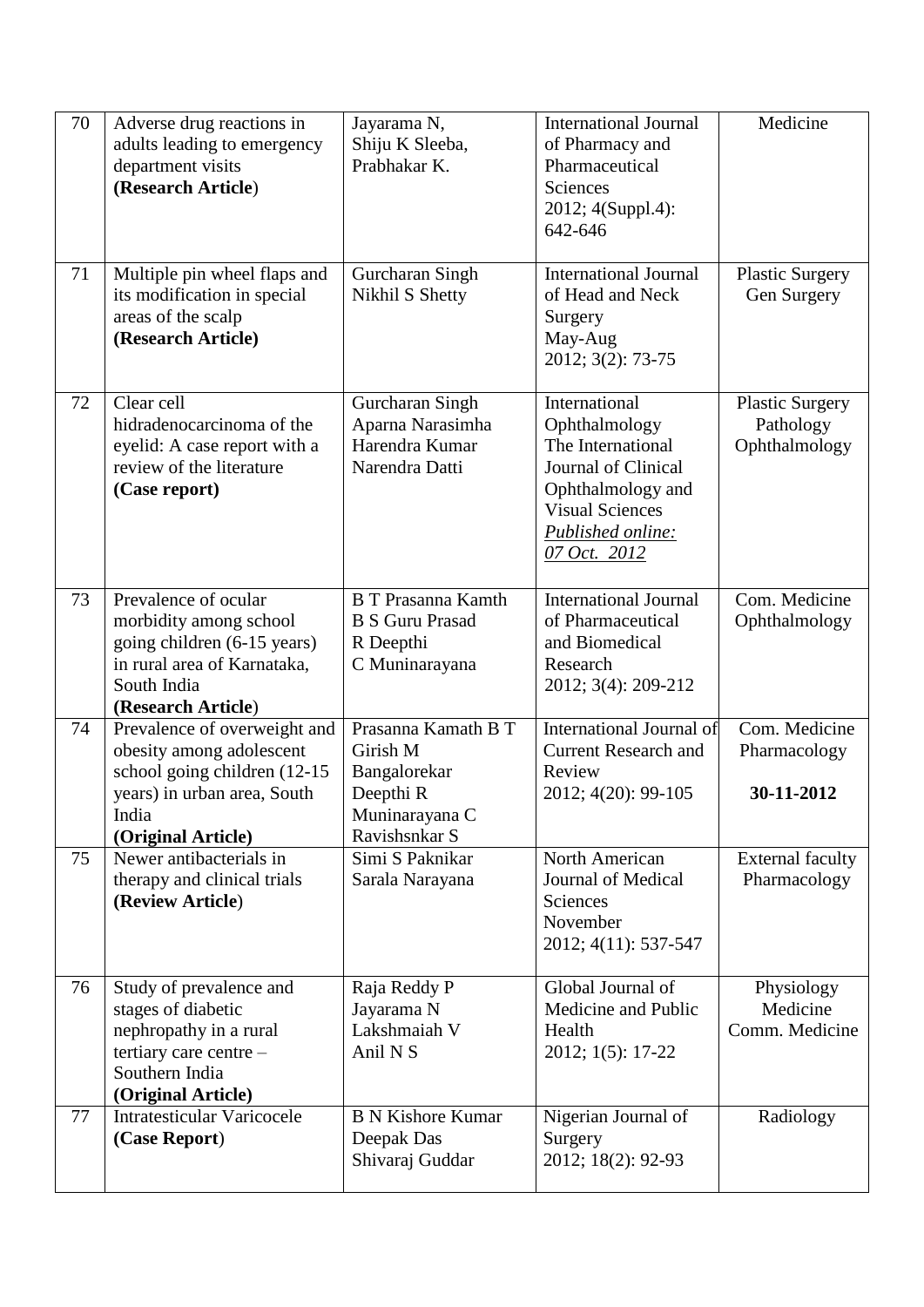| 78 | Pitfalls in diagnosing specific<br>subtypes of carcinoma breast<br>on fine needle aspiration<br>cytology: A report of two<br>cases with review of<br>literature                    | Hemalatha A<br>Kalyani R<br>Shruthi P S<br>Udaya Kumar M               | Journal of Cancer<br>Research and<br>Therapeutics<br>2012; 8(3): 454-456                         | Pathology                                                    |
|----|------------------------------------------------------------------------------------------------------------------------------------------------------------------------------------|------------------------------------------------------------------------|--------------------------------------------------------------------------------------------------|--------------------------------------------------------------|
|    | (Case Report)                                                                                                                                                                      |                                                                        |                                                                                                  |                                                              |
| 79 | Effect of ocular dominance<br>on the latency and amplitude<br>of visual evoked potentials<br>(Original Article)                                                                    | Jagadamba A<br>Karthiyanee Kutty                                       | <b>IOSR</b> Journal of<br>Dental and Medical<br>Sciences<br>2012;2(4): 19-24                     | Physiology                                                   |
| 80 | Assessing coverage and<br>compliance of mass drug<br>administration under<br>elimination of lymphatic<br>filariasis program in Yadgir<br>district, Karnataka<br>(Research Article) | <b>Achal Shetty</b><br>Anil N <sub>S</sub><br>Naresh Kumar S J         | International Journal of<br>Medical Sciences and<br>public Health<br>2012; 1(2): 71-74           | Community -<br>-Medicine                                     |
| 81 | Protein carbonyl content as a<br>stable Oxidative stress<br>marker in Type II Diabetes<br>(Original Article)                                                                       | Dayanand C D<br>Pradeep Kumar Vegi<br><b>AVM Kutty</b>                 | International Journal of<br>Biological & Medical<br>Research<br>2012; 3(4): 2362-2365            | Biochemistry &<br><b>Allied Health</b><br>Sciences           |
| 82 | Helicobacter pylori infection<br>and hypertension: Is there an<br>association?<br>(Original Article)                                                                               | Vinutha Shankar MS<br><b>AVM Kutty</b><br>Nachal Annamalai             | <b>Biomedical Research</b><br>in India<br>2012; 23(4): 537-539                                   | Physiology<br>Biochemistry<br><b>External faculty</b>        |
| 83 | <b>Relation between</b><br>anthropometric<br>measurements and serum<br>lipid profile among cardio-<br>metabolically healthy<br>subjects: A pilot study<br>(Letter to the Editor)   | Garg Sumit<br>Shankar Vinutha<br>Kutty Karthiyanee<br>Annamalai Nachal | Indian Journal of<br>Endocrinology and<br>Metabolism<br>2012; 16(5): 878-858                     | Physiology<br><b>External faculty</b>                        |
| 84 | Comparison of calculated<br>HBA1c with measured<br>HBA1c by high pressure<br>liquid chromatography<br>method<br>(Research Article)                                                 | Dayanand C D<br>Pradeep Kumar Vegi<br><b>AVM Kutty</b>                 | International Journal of<br><b>Science Innovations</b><br>and Discoveries<br>2012; 2(6): 573-579 | Biochemistry $\&$<br><b>Allied Health</b><br><b>Sciences</b> |
| 85 | Recurrent bilateral bell's<br>palsy - A rare case report and<br>review of literature a case<br>report<br>(Case Report)                                                             | Kumar <sub>S</sub><br>V Lakshmaiah<br>M N Chandrashekar                | International Journal of<br><b>Biomedical Research</b><br>2012; 3(8): 378-380                    | Medicine<br>Neurology                                        |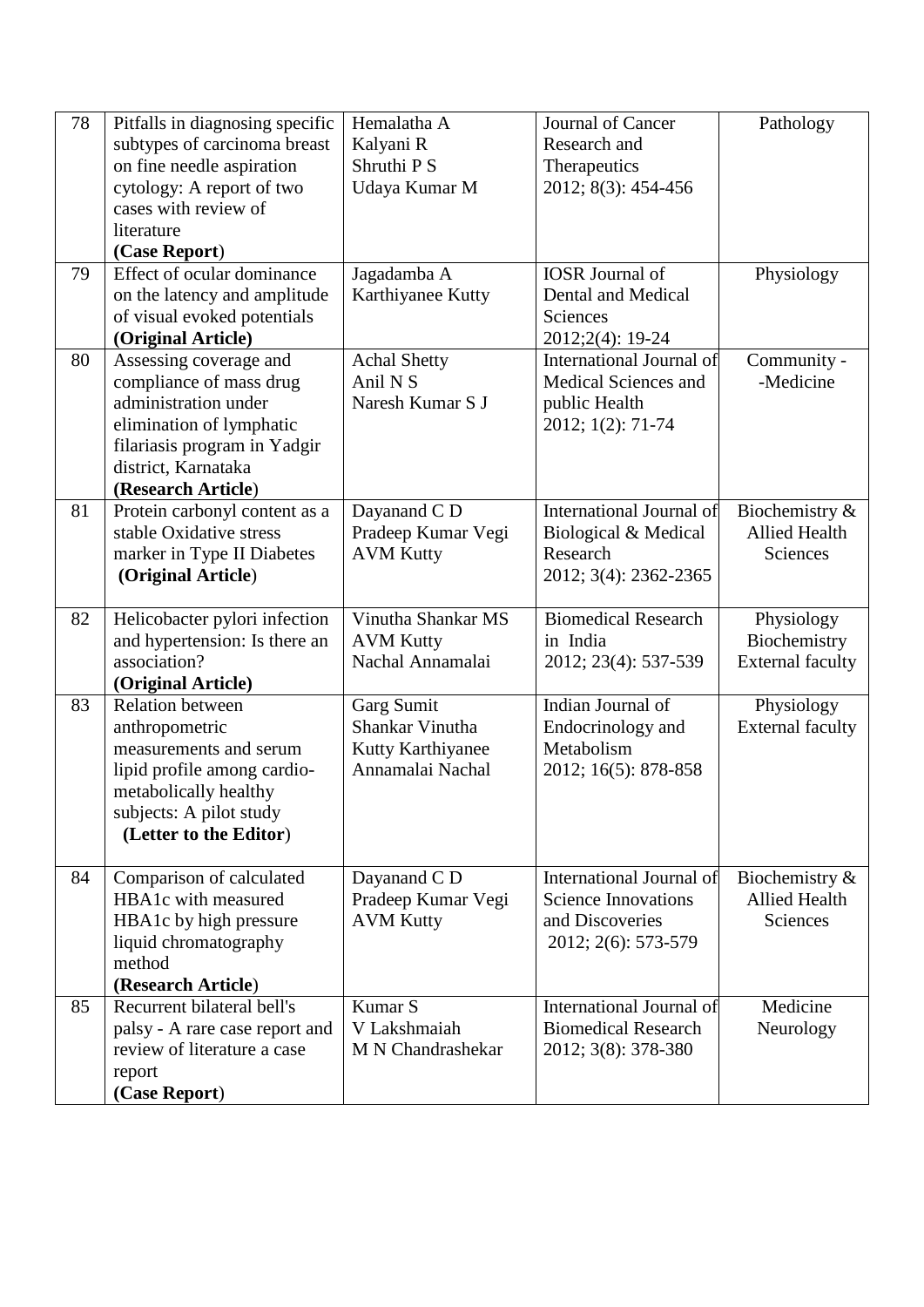| 86 | Anaesthetic Management of a        | Ravi M                | Journal of Clinical &      | Anaesthesia                   |
|----|------------------------------------|-----------------------|----------------------------|-------------------------------|
|    | <b>Patient with Guillain-Barre</b> | Ananya Nanda          | <b>Biomedical Sciences</b> |                               |
|    | Syndrome coming for                | Manjunath T           | 2012; 2(3): 141-143        |                               |
|    | <b>Abdominal Surgery</b>           | <b>Sushree Das</b>    |                            |                               |
|    | (Case Report)                      | Dinesh K              |                            |                               |
| 87 | Meckel's diverticulum with a       | Roshini S             | International Journal of   | Anatomy                       |
|    | persistent omphalomesenteric       | Sangeeta M            | <b>Biomedical Research</b> |                               |
|    | $artery -$                         | Vinay K               | 2012; 3(12): 448-449       |                               |
|    | (case report)                      |                       |                            |                               |
| 88 | Validation of the use of self-     | R Deepthi             | Archives of                | Comm. Medicine                |
|    | reported hearing loss and the      | Arvind Kasturi        | Gerontology and            | <b>External faculty</b>       |
|    | Hearing Handicap Inventory         |                       | Geriatrics                 |                               |
|    | for elderly among rural            |                       | Nov - Dec                  |                               |
|    | 42Indian elderly population        |                       | 2012; 55(3): 762-767       |                               |
|    | (Original Article)                 |                       |                            |                               |
| 89 | Children as change agents in       | Rekha Sonavane        | Al- Ameen Journal of       | Comm. Medicine                |
|    | creating peer awareness for        | Deepthi <sub>R</sub>  | <b>Medical Sciences</b>    | <b>External faculty</b>       |
|    | ear health                         | Rashmi Rodrigues      | 2012; 5(4): 376-380        |                               |
|    | (Original Article)                 | Chikkaraju            |                            |                               |
|    |                                    | Rathna Kumari         |                            |                               |
| 90 | Assessment of the Quality of       | Premnath F Kotur      | Journal of Clinical &      | <b>SDUAHER</b>                |
|    | a Journal                          |                       | <b>Biomedical Sciences</b> |                               |
|    | (Editorial)                        |                       | 2012; 2(3): 105-108        |                               |
|    |                                    |                       |                            |                               |
| 91 | Recent Trends in the               | Prabhakar K           | Journal of Clinical &      | Medicine                      |
|    | <b>Management of Refractory</b>    | Jayarama N            | <b>Biomedical Sciences</b> |                               |
|    | <b>Heart Failure</b>               | Priyanka M K          | 2012; 2(3): 109-116        |                               |
|    | (Review Article)                   |                       |                            |                               |
| 92 | Role of Adenosine                  | Nisha S Ramani        | Journal of Clinical &      | Biochemistry                  |
|    | Deaminase to Predict               | Krishnamurthy N       | <b>Biomedical Sciences</b> | Medicine                      |
|    | Glycemic Status in Type 2          | Raghavendra Prasad BN | 2012; 2(3): 123-133        |                               |
|    | <b>Diabetes Mellitus</b>           | Ashakiran S           |                            |                               |
|    | (Original Article)                 | Sumathi ME            |                            |                               |
|    |                                    | Harish R              |                            |                               |
| 93 | A Clinico-Epidemiological          | Krishnappa J          | Journal of Clinical &      | Paediatrics <sup>1</sup>      |
|    | Profile of Leptospirosis           | Ranganath B G         | <b>Biomedical Sciences</b> | Comm. Medicine $2$            |
|    | among Children in Kolar,           | Rajini M              | 2012; 2(3): 134-140        | Microbiology <sup>3</sup>     |
|    | Southern India                     |                       |                            |                               |
|    | (Original Article)                 |                       |                            |                               |
| 94 | An Unusual Presentation due to     | Jayarama N            | Journal of Clinical &      | Medicine                      |
|    | Usual Problem: Cerebellar          | Agrawal A             | <b>Biomedical Sciences</b> |                               |
|    | Ataxia Due to Hypothyroidism:      | Prabhakar K           | 2012; 2(3): 144-146        |                               |
|    | A Case Report.(A Case              |                       |                            |                               |
|    | <b>Report</b> )                    |                       |                            |                               |
| 95 | A Rare Surgical Tumor of           | Harshini V            | Journal of Clinical &      | OBG <sup>1</sup>              |
|    | Mesenteric Paraganglioma           | Bharathi H R          | <b>Biomedical Sciences</b> | External Faculty <sup>2</sup> |
|    | Presenting as a Fibroid Uterus     | Shameem               | 2012; 2(3): 147-149        |                               |
|    | (A Case Report)                    | Nayak S R             |                            |                               |
|    |                                    | Nirupama              |                            |                               |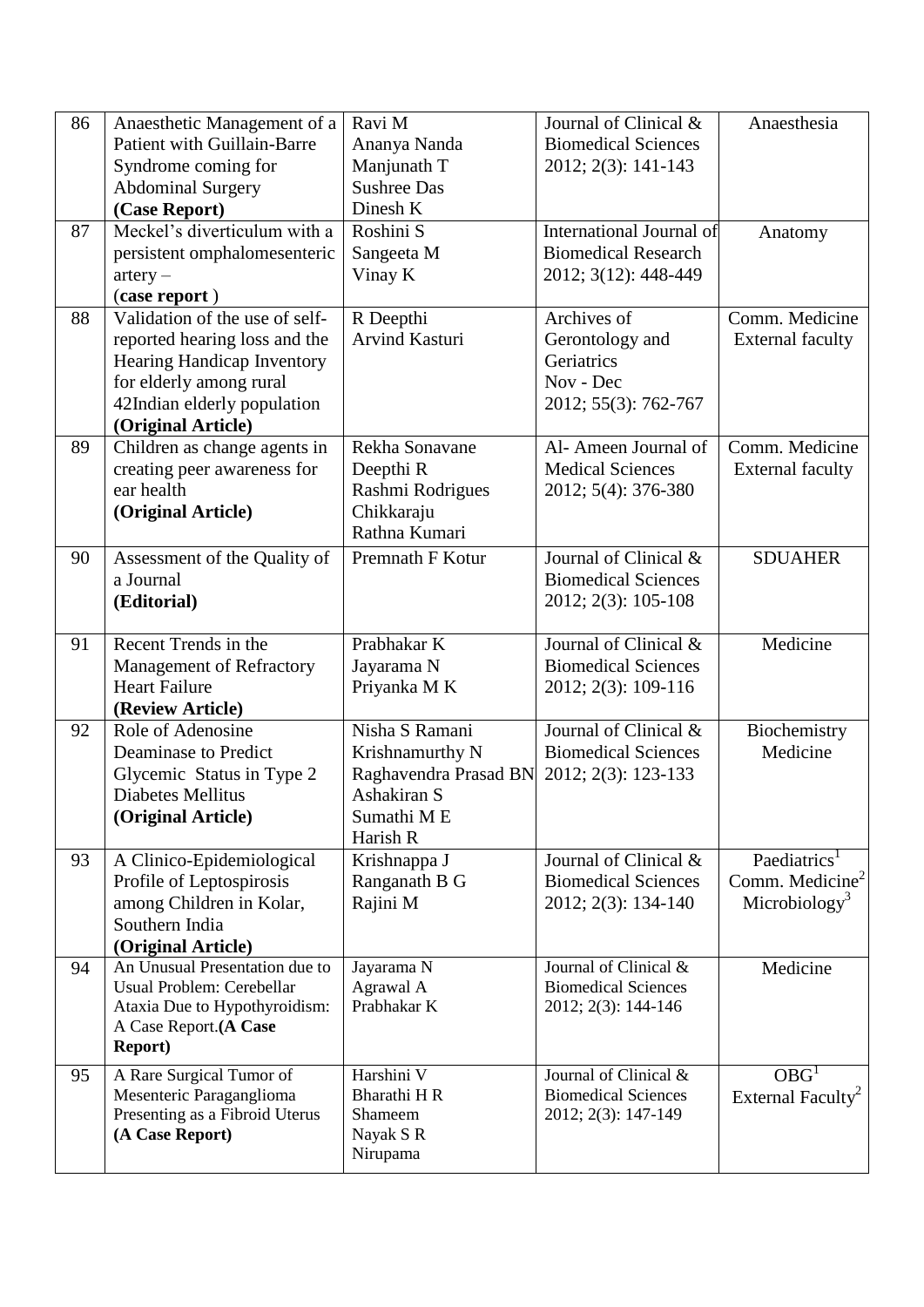| 96  | A Patient with Skin<br>Manifestations and Abnormal<br>ECG<br>(Quiz)                                                                                              | Venkatesh T K                                                                       | Journal of Clinical &<br><b>Biomedical Sciences</b><br>2012; 2(3): 150 $&$<br>153     | Medicine                                                                 |
|-----|------------------------------------------------------------------------------------------------------------------------------------------------------------------|-------------------------------------------------------------------------------------|---------------------------------------------------------------------------------------|--------------------------------------------------------------------------|
| 97  | Role of Physiotherapy in the<br>Management of Chronic<br><b>Obstructive Pulmonary</b><br>Disease: An Overview<br>(Letter to Editor)                              | C Krishna Bindu                                                                     | Journal of Clinical &<br><b>Biomedical Sciences</b><br>2012; 2(3): 151-152            | Physiotherapy                                                            |
| 98  | Secondary Chondrosarcoma<br>of the Lumbosacral Region:<br>Are any Bones Spared in the<br>Exostoses?<br>(Case Report)                                             | Hemalatha A<br>Kalyani R<br>Harendra Kumar M L<br>Manohar P V                       | Journal of Clinical<br>and Diagnostic<br>Research<br>December<br>2012; 6(10): 1778-80 | Pathology<br>Orthopaedics <sup>2</sup>                                   |
| 99  | <b>Evaluation of Endometrium</b><br>for Chronic Endometritis by<br>Using Syndecan-1 in<br><b>Abnormal Uterine Bleeding</b><br>(Original Article)                 | Vidyavathi K<br>Harendra Kumar M L<br>V Sunita                                      | Journal of Laboratory<br>Physicians<br>July - Dec<br>2012; 4(2): 69-73                | Pathology <sup>1</sup><br>OBG <sup>2</sup>                               |
| 100 | Triorchidism with Torsion<br>(Case Report)                                                                                                                       | Kumar K<br>Das D<br>Shivaraj                                                        | <b>Annals of Medical</b><br>and Health Sciences<br>Research.<br>2012; 2(2): 199-201   | Radiology                                                                |
| 101 | A prospective study of<br>clinical, sonological and<br>pathological evaluation of<br>thyroid nodule.                                                             | Sreeramulu P N<br>Venkatachalapathy TS<br>Prathima S<br>Kishore Kumar <sup>3</sup>  | Journal of Bioscience<br>and Technology.<br>2012;3(1): 474-478                        | Surgery <sup>1</sup><br>Pathology <sup>2</sup><br>Radiology <sup>3</sup> |
| 102 | A Review of Blood<br><b>Transfusion Requests in</b><br>RL Jalappa Hospital and<br><b>Research Centre for Blood</b><br>and Blood Components<br>(Research Article) | Venkatachalapathy T S<br>Subhashish Das                                             | Journal of Blood<br>Disorder &<br>Transfusion<br>$2012; 3(2): 1-3$                    | Surgery <sup>1</sup><br>Pathology <sup>2</sup>                           |
| 103 | Pulmonary function in Rural<br>Women Exposed to Biomass<br>Fuel<br>(Research Article)                                                                            | Revathi M<br>Karthiyanee Kutty<br>Nachal Annamalai                                  | Journal of Pulmonary<br>& Respiratory<br>Medicine<br>$2012; 2(7): 1-4$                | Physiology <sup>1</sup><br>External faculty <sup>2</sup>                 |
| 104 | Significance of micronucleus<br>in cervical intraepithelial<br>lesions and carcinoma<br>(Original Article)                                                       | Gayathri B N<br>Kalyani R<br>Hemalatha A<br>Vasavi B                                | Journal of Cytology.<br>2012; 29(4): 236-240.                                         | Pathology                                                                |
| 105 | Recurrent laryngeal<br>leiomyoma<br>(Case Report)                                                                                                                | Shruthi P S<br>Kalyani R<br>Gayathri B N<br>Azeem Mohiyuddine MS<br>Merchant Shuaib | Journal of<br>Laryngology and<br>Voice<br>2012; 2(2): 95-97                           | Pathology <sup>1</sup><br>$ENT^{\tilde{2}}$                              |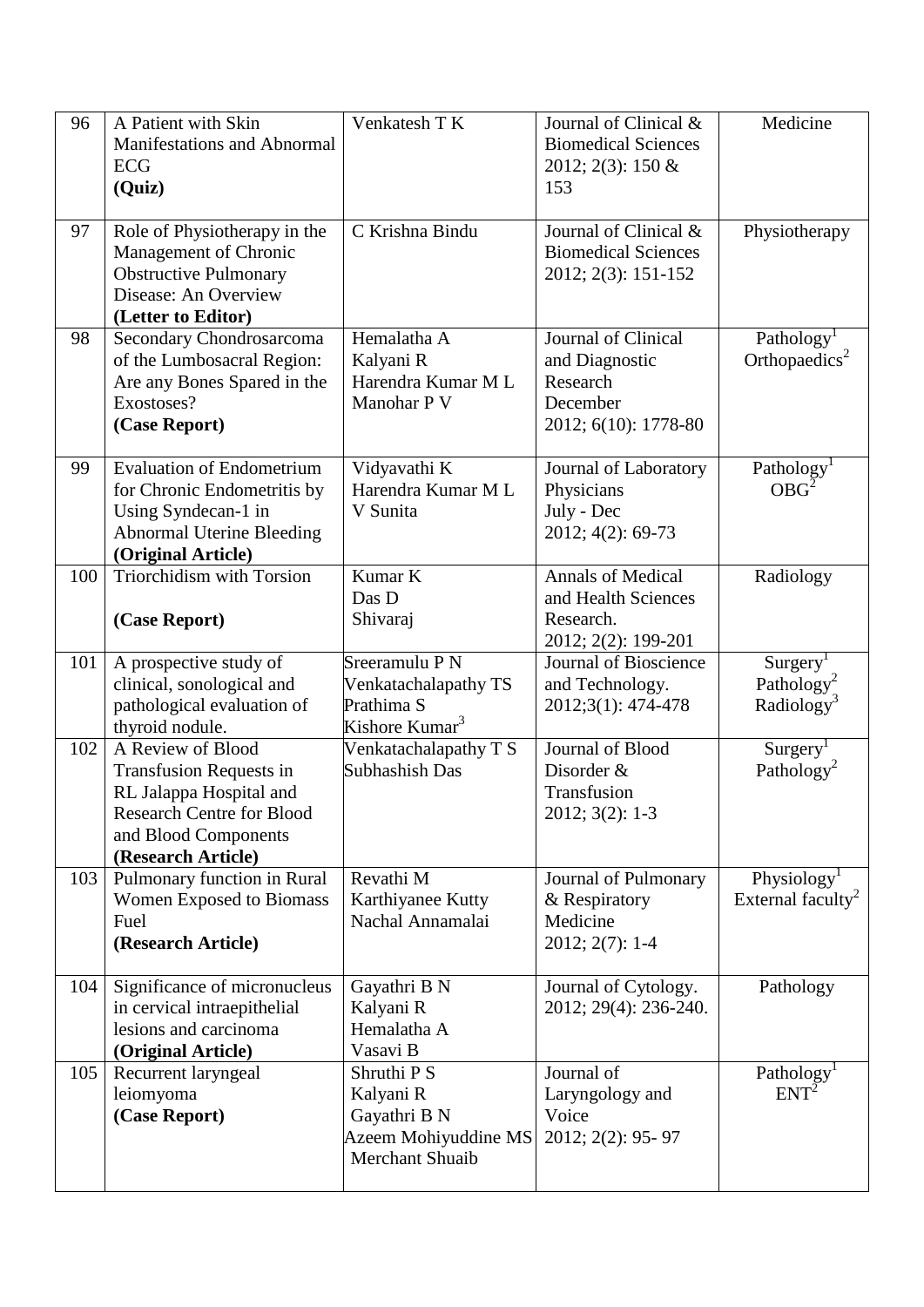| 106 | Spontaneous perforation of                       | Bhaskaran A                               | <b>International Journal</b>         | Surgery                   |
|-----|--------------------------------------------------|-------------------------------------------|--------------------------------------|---------------------------|
|     | the gall bladder: A case                         | Vijay P Agraval                           | of Biomedical                        |                           |
|     | report                                           | Vasanth Kumar                             | Research                             |                           |
|     | (Case Report)                                    | M Basavarajappa                           | 2012; 3(9): 391-392                  |                           |
| 107 | Agenesis of isthmus of                           | Sridevi N S                               | National Journal of                  | Anatomy                   |
|     | thyroid gland - A case report                    | Sangeeta M                                | <b>Basic Medical</b>                 | $Surgery^2$               |
|     | (Case Report)                                    | Bhaskaran A                               | Sciences                             |                           |
|     |                                                  | Nandish C                                 | 2012; 3(2): 171-172                  |                           |
|     |                                                  | Sanikop M B                               |                                      |                           |
| 108 | Response: Fospropofol:                           | Girish M Bengalorkar                      | Journal of                           | Pharmacology              |
|     | Pharmacokinetics?                                | Bhuvana K                                 | Anaesthesiology                      |                           |
|     | (Letter to the Editor)                           | Sarala N                                  | Clinical                             |                           |
|     |                                                  | T N Kumar                                 | Pharmacology                         |                           |
|     |                                                  |                                           | 2012; 28(1): 135-136                 |                           |
| 109 | A Comparative Study of                           | Girish Babu                               | Journal of Clinical                  | Anaesthesiology           |
|     | Ketorolac with Lornoxicam                        | Narasimha Murthy                          | and Diagnostic<br>Research           | Pharmacology <sup>2</sup> |
|     | as Pre-emptive Analgesic in<br>Patients Who were | Girish M Bengalorkar<br>Ravi Madhusudhana |                                      |                           |
|     | <b>Undergoing Elective</b>                       |                                           | May (Suppl-1)<br>2012; 6(3): 418-422 |                           |
|     | Abdominal Surgery under                          |                                           |                                      |                           |
|     | General Anaesthesia                              |                                           |                                      |                           |
|     | (Original Article)                               |                                           |                                      |                           |
| 110 | <b>Biomedical Research A</b>                     | P R Krishnaswamy                          | Journal of Clinical &                | <b>Allied Health</b>      |
|     | Pursuit Without Boundaries"                      | A V M Kutty                               | <b>Biomedical Sciences</b>           | <b>Sciences</b>           |
|     | Noble Prizes on Physiology                       |                                           | 2012; 2(4): 157-161                  |                           |
|     | and Medicine and Chemistry                       |                                           |                                      |                           |
|     | 2012                                             |                                           |                                      |                           |
|     | (Editorial-Feature Article)                      |                                           |                                      |                           |
| 111 | Systems Medicine: Dawn of                        | P R Krishnaswamy                          | Journal of Clinical &                | <b>Allied Health</b>      |
|     | a New Era in Biomedical                          | A V M Kutty                               | <b>Biomedical Sciences</b>           | <b>Sciences</b>           |
|     | Science                                          |                                           | 2012; 2(4): 162-166                  |                           |
|     | (Review Article)                                 |                                           |                                      |                           |
| 112 | Dyselectrolytemia in Acute                       | Esha Mati                                 | Journal of Clinical &                | Biochemistry <sup>1</sup> |
|     | Myocardial Infarction-A                          | Krishnamurthy N                           | <b>Biomedical Sciences</b>           | Medicine <sup>2</sup>     |
|     | <b>Retrospective Study</b>                       | Ashakiran S                               | 2012; 2(4): 167-174                  |                           |
|     | (Original Article)                               | Sumathi ME                                |                                      |                           |
|     |                                                  | Raghavendra Prasad                        |                                      |                           |
| 113 | Ocular Morbidity in School                       | Amol Bansal                               | Journal of Clinical &                | Ophthalmology             |
|     | going Children of Kolar                          | Kanthamani K<br>Narendra P Datti          | <b>Biomedical Sciences</b>           |                           |
|     | District, South India                            |                                           | 2012; 2(4): 175- 184                 |                           |
|     | (Original Article)                               | Guruprasad B S<br>Joyita Guha             |                                      |                           |
| 114 | Mucin profile of Upper                           | Prathima S                                | Journal of Clinical &                | Pathology                 |
|     | <b>Gastrointestinal Tract</b>                    | Harendra Kumar M L                        | <b>Biomedical Sciences</b>           |                           |
|     | Lesions                                          |                                           | 2012; 2(4): 185-191                  |                           |
|     | (Original Article)                               |                                           |                                      |                           |
| 115 | <b>Scar Endometriosis</b>                        | Bhaskaran A                               | Journal of Clinical &                | Surgery <sup>1</sup>      |
|     | Presenting as Chronic Lower                      | Ambikavathi M                             | <b>Biomedical Sciences</b>           | Pathology <sup>2</sup>    |
|     | Abdominal Pain: A                                | Kalyani R                                 | 2012; 2(4): 192-195                  |                           |
|     | Surgeon's Perspective                            |                                           |                                      |                           |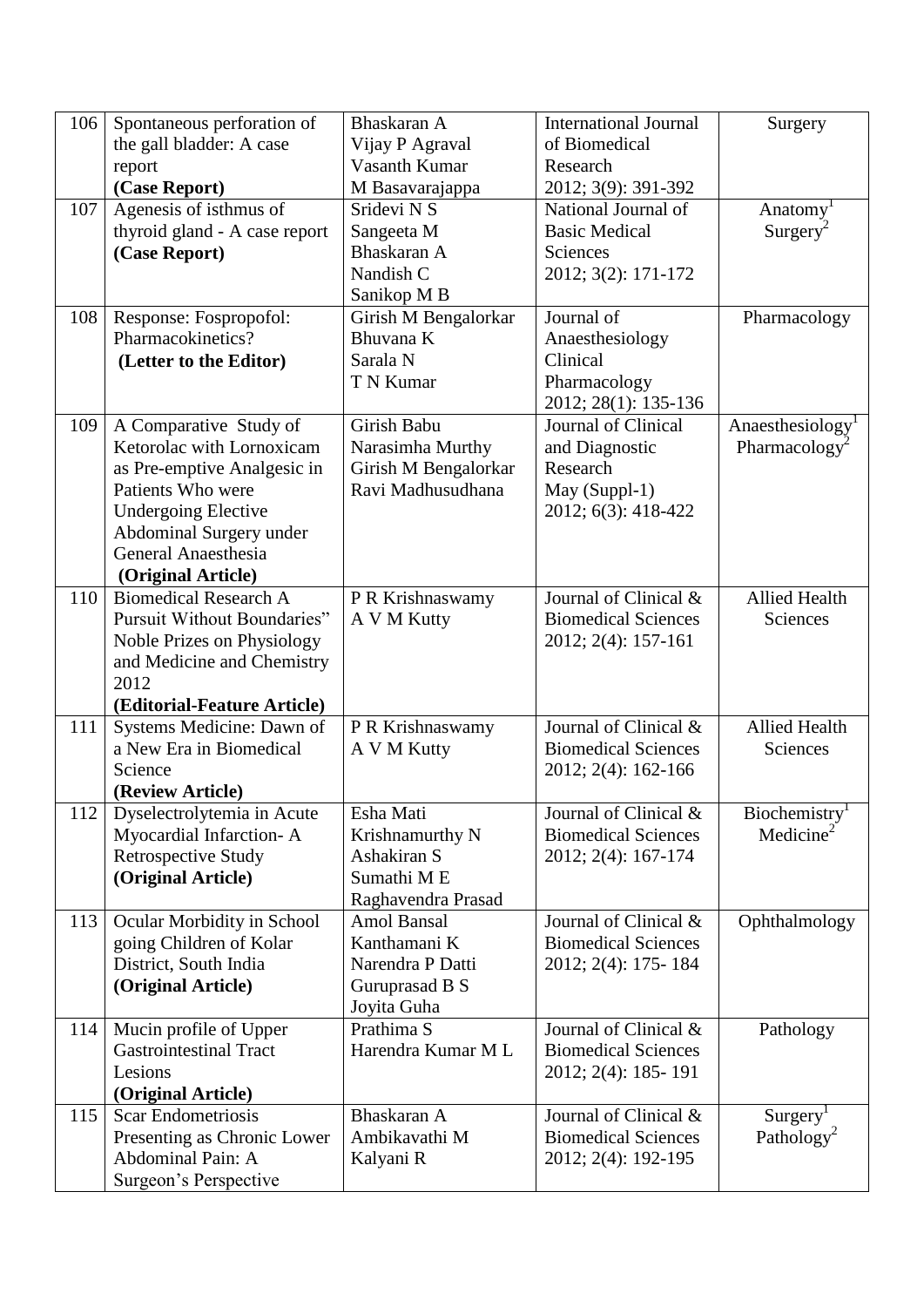| 116 | Mononeuropathy in Acute         | Priyanka M K,          | Journal of Clinical &         | Medicine        |
|-----|---------------------------------|------------------------|-------------------------------|-----------------|
|     | Organo-phosphorous              | Prabhakar K,           | <b>Biomedical Sciences</b>    |                 |
|     | Poisoning                       | Jayarama N,            | 2012; 2(4): 196-199           |                 |
|     | (Case Report)                   | Shiju K Sleeba.        |                               |                 |
| 117 | Thyrotoxicosis with             | Kiran N,               | Journal of Clinical &         | Anaesthesiology |
|     | Myasthenia Gravis-ICU           | Priyadarshini Arvind   | <b>Biomedical Sciences</b>    |                 |
|     | Management                      | Ravi M.                | 2012; 2(4): 200-203           |                 |
|     | (Case Report)                   |                        |                               |                 |
| 118 | Double J Stents                 | Vijay P Agrawal        | Journal of Clinical &         | Surgery         |
|     | (Quiz)                          |                        | <b>Biomedical Sciences</b>    |                 |
|     |                                 |                        | 2012; 2(4): 204 &             |                 |
|     |                                 |                        | 208                           |                 |
| 119 | Are we forgetting to offload    | Vijay P Agrawal        | Journal of Clinical &         | Surgery         |
|     | the Diabetic foot Ulcers in     |                        | <b>Biomedical Sciences</b>    |                 |
|     | Rural setup?                    |                        | 2012; 2(4): 205-207           |                 |
|     | (Letter to Editor)              |                        |                               |                 |
| 120 | An Uneventful pregnancy         | Prathima S             | Global Journal of             | Pathology       |
|     | and delivery in a patient with  | Prasad CSBR            | Medical and Public            | <b>OBG</b>      |
|     | chronic myeloid leukemia        | Udaya Kumar M          | Health.                       |                 |
|     | (Case Report)                   | Narayana Swamy M       | 2012; 1(4): 59-60             |                 |
| 121 | Multiple Mesenteric             | Madan M                | <b>Journal of Biosciences</b> | Surgery         |
|     | Lymphadenopathy (At the         | Mahesh M S             | And Technology                |                 |
|     | root) leading to small bowel    | Vijay P Agrawal        | 2012; 3(4): 483-485           |                 |
|     | volvulus - A case report        | <b>Avinash P Reddy</b> |                               |                 |
|     | (Case Report)                   |                        |                               |                 |
| 122 | Duodenal Perforation with       | Shashirekha C A        | <b>International Journal</b>  | Surgery         |
|     | postoperative complications-    | Nagaraj K N            | of Biomedical and             | Medicine        |
|     | central pontine myelinosis a    | Lakshmaiah V           | <b>Advance Research</b>       |                 |
|     | rare presntation: A             | Iram Shaik             | 2012; 3(9): 730-732           |                 |
|     | multidisiplinary approach in    |                        |                               |                 |
|     | management.                     |                        |                               |                 |
| 123 | Ongoing testicular tumour of    | Madan M                | International Journal of      | Surgery         |
|     | 8 years without loco regional   | Mahesh M S             | <b>Biomedical Research</b>    |                 |
|     | spread-An enigma for            | Vijay P Agrawal        | 2012; 3(9): 393-394           |                 |
|     | treatment                       | <b>Avinash P Reddy</b> |                               |                 |
| 124 | Multiple Scrotal swellings: a   | Madan M,               | Journal of Medical &          | Surgery         |
|     | rare case of idiopathic scrotal | Mahesh M S,            | Allied Sciences.              |                 |
|     | cascinosis.                     | Vijay P Agrawal,       | 2012; 2(2): 86-87             |                 |
|     | (Case Report)                   | Avinash P Reddy.       |                               |                 |
| 125 | Familial Multiple exostosis     | Maruti Kambali'        | Indian Journal of             | Orthopaedics    |
|     | arising from bones of           | H Priyamargavi,        | <b>Medical Paediatric</b>     | Anaesthesia     |
|     | enchondral as well as           | Shiek Nazeer,          | Oncology                      |                 |
|     | membranous.                     | Debojyothi Mukharjee,  | 2012; 33(4): 227-232.         |                 |
|     | (Case Report)                   | N S Gudy.              |                               |                 |
| 126 | <b>Atypical Presentation as</b> | Ambikavathy Mohan      | International Journal of      | Surgery         |
|     | Unilateral Renal and Soft       |                        | Head and Neck                 |                 |
|     | <b>Tissue Metastases from</b>   |                        | Surgery.                      |                 |
|     | <b>Follicular Carcinoma</b>     |                        | 2012; 3(3): 184-186           |                 |
|     | Thyroid                         |                        |                               |                 |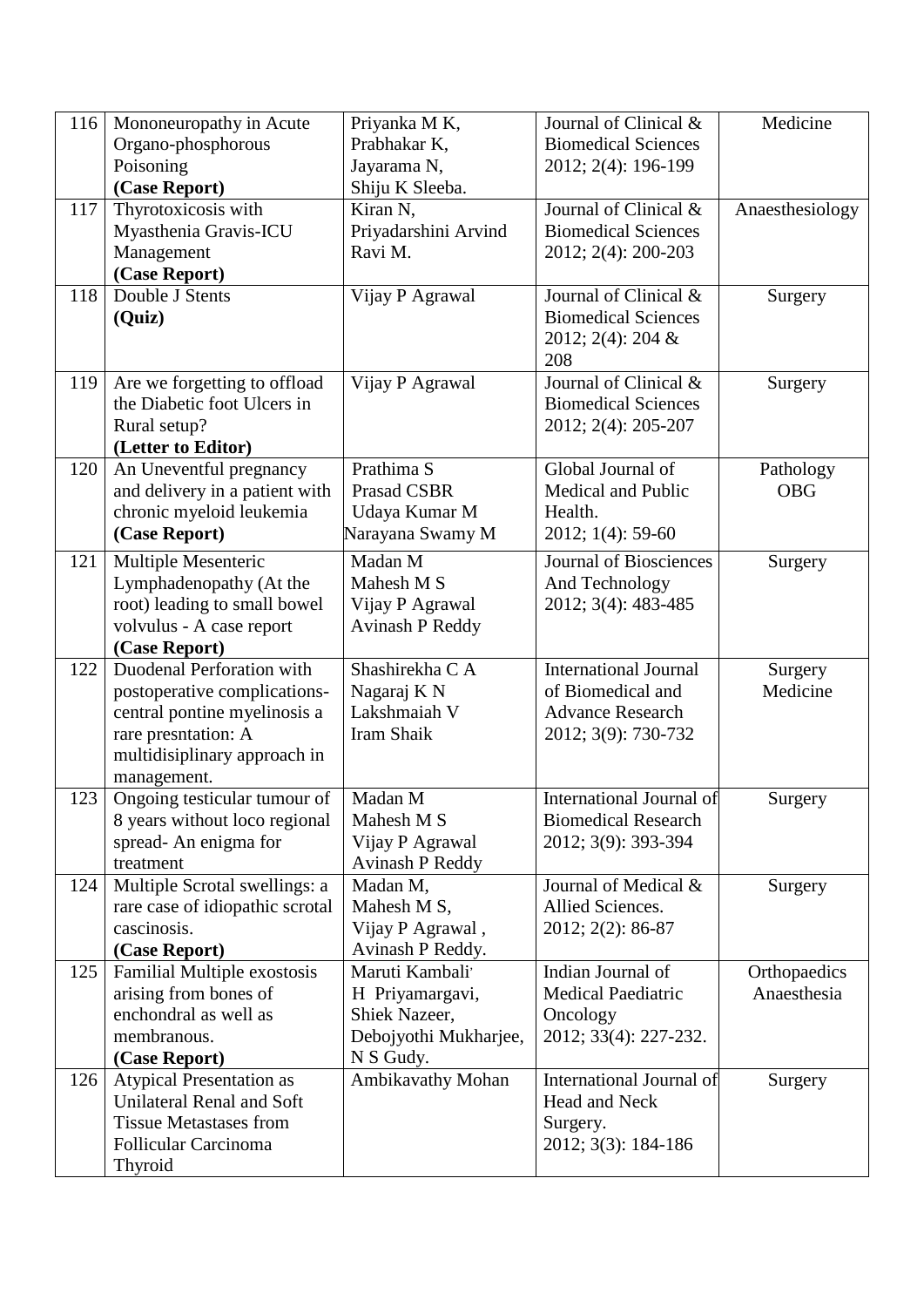| 127 | Familial fanconi's anemia<br>with bowed and dysplastic<br>right ulna bilateral thumb<br>aplasia: A case report<br>(Case Report)                                        | Krishnappa J<br>Krishna Swamy<br>Kadandale J S<br>Dhanajaya C D                              | International Journal of<br>Biological & Medical<br>Research<br>2012; 3(1) 1447-1449                   | Paediatrics<br><b>External faculty</b>                |
|-----|------------------------------------------------------------------------------------------------------------------------------------------------------------------------|----------------------------------------------------------------------------------------------|--------------------------------------------------------------------------------------------------------|-------------------------------------------------------|
| 128 | Werdnig - Hoffmann Disease<br>(Spinal Muscular Atrophy<br>Type I Very Severe form)<br>(Short Communication)                                                            | Krishnappa J'<br>Harsha Vardhana S,<br>Prabhakar S'<br>Divya Chidambaram'                    | International Journal of<br><b>Advanced Biological</b><br>Research<br>2012;2(1): 153-155               | Paediatrics<br>Genome Lab                             |
| 129 | <b>Initiating Case Based</b><br>Learning (CBL) for large<br>group in Pharmacology<br>(Original Research Paper)                                                         | Sarala N,<br>Nagesh Raju G,<br>Kumar T N.                                                    | South-East Asian<br><b>Journal of Medical</b><br>Education<br>2012; 6(2): 23-28                        | Pharmacology                                          |
| 130 | Organophosphorus poisoning<br>presenting as pulmonary<br>thromboembolism<br>(Case Report)                                                                              | Umesh Babu R'<br>Krishna Kumar B R<br>Harendra Kumar<br>Gayathri B N                         | Medico-Legal<br>Updates.<br>2012;12(1): 40-41                                                          | Forensic<br>-Medicine<br>Anaesthesiology<br>Pathology |
| 131 | Scimitar Syndrome With<br>Absent Left Kidney - A Case<br>Report<br>(Case Report)                                                                                       | Dhananjaya CD,<br>Krishnappa J<br>Yellappa G                                                 | National Journal of<br><b>Basic Medical</b><br>Sciences<br>2012; (3): 78-80                            | Paediatrics                                           |
| 132 | Intravenous Leiomyomatosis<br>(Case Report)                                                                                                                            | Narayanaswamy M,<br>Udaya Kumar M,<br>Dinesh K,<br>Preeti K,<br>Yamini Agarwal,<br>Prakar U. | Nigerian Journal of<br>Surgery<br>2012:18(2): 105-106                                                  | <b>OBG</b><br>Anaesthesiology                         |
| 133 | The scenario of cervical<br>cancer in a rural medical<br>college hospital<br>(Research Article)                                                                        | M Narayana Swamy,<br>E Gomathy,<br>Sudha Patil,<br>B R Seema.                                | <b>International Journal of</b><br>Pharmaceutical and<br><b>Biomedical Research</b><br>$2012;3(1):1-4$ | <b>OBG</b>                                            |
| 134 | Chlamydia in reproductive<br>tract infections: Scenario in<br>Kolar region<br>(Original Article)                                                                       | Venigalla Sunita,<br>Rajini M,<br>Prasad S R.                                                | International Journal of<br>Biological & Medical<br>Research<br>2012;3(1): 1303-1306                   | <b>OBG</b><br>Microbiology                            |
| 135 | Epididymal Sparing Bilateral<br>orchidectomy with<br>Epididymoplasty for<br><b>Advanced Cancer Prostate:</b><br>Our Experience in Rural<br>Setup<br>(Research Article) | Vijay P Agrawal,<br>T K Sen,<br>Krishna Shetty M V.                                          | Medical & Surgical<br>Urology-Open Access<br>$2012; 1(1): 1-3$                                         | Urology                                               |
| 136 | A study of eosinophil count<br>in nasal and blood smear in<br>allergic respiratory diseases<br>in a rural setup.<br>(Original Article)                                 | Naveen Kumar,<br>Kiran bylappa,<br>Ramesh A C,<br>Swetha Reddy                               | Internal Journal of<br><b>Medical Update</b><br>2012; 7(1): 40-46                                      | Paediatrics<br><b>External faculty</b>                |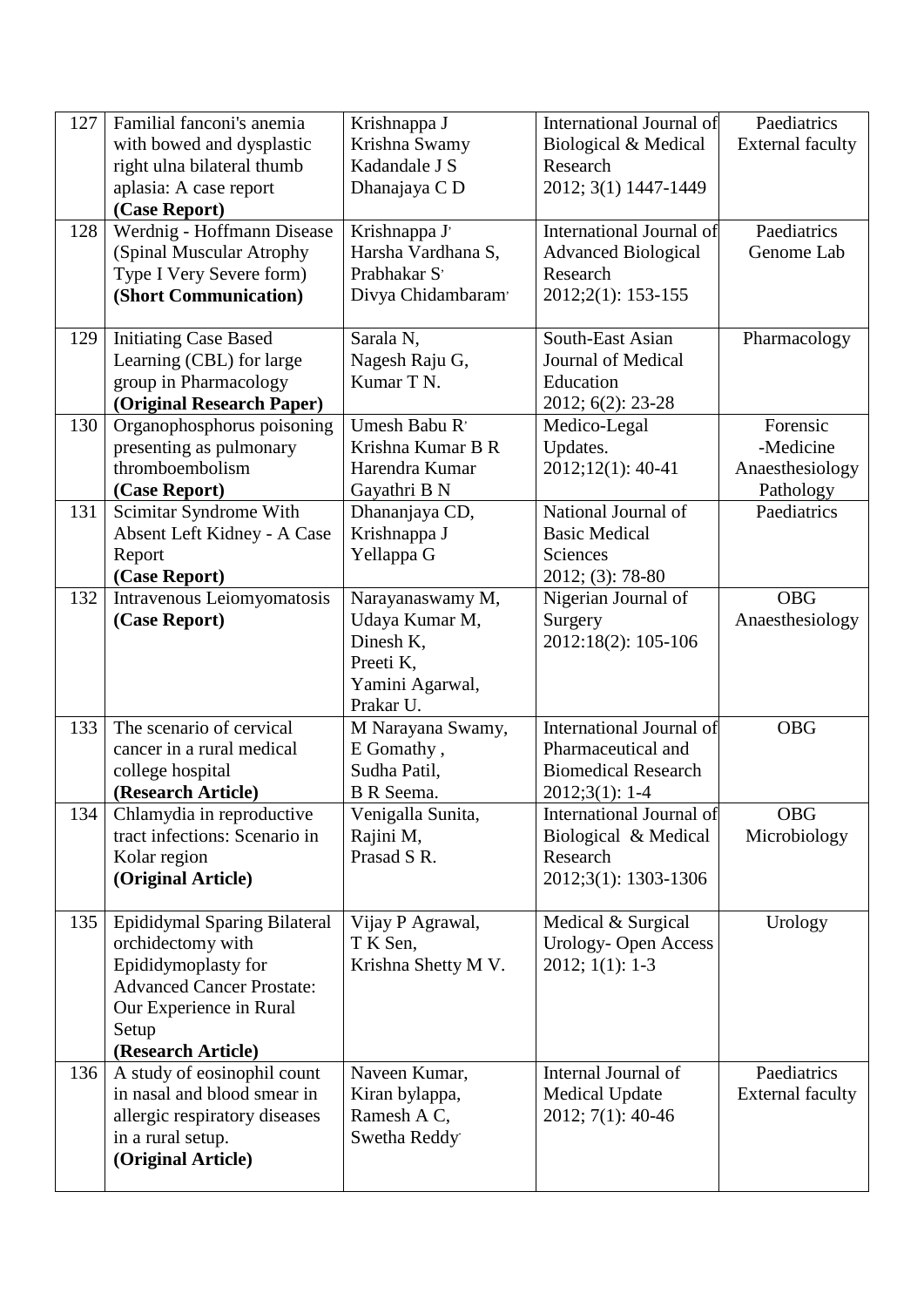| 137 | A comparative study of<br>griess nitrate test and urinary       | Srihari A,<br>Beeregowda Y C,         | International Journal of<br>Biological & Medical | Paediatrics                           |
|-----|-----------------------------------------------------------------|---------------------------------------|--------------------------------------------------|---------------------------------------|
|     | culture in detection of                                         | Vishnu Vardhan Reddy                  | Research                                         |                                       |
|     | asymtomatic bacteriuria in<br>children.                         | Τ.                                    | 2012;3(1): 1439-1441                             |                                       |
|     | (Short Report)                                                  |                                       |                                                  |                                       |
| 138 | <b>Extensive Mongolian Spots</b>                                | Beeregowda Y C                        | Iranian Journal of                               | Paediatrics                           |
|     | with Autosomal Dominant                                         | Naveen Kumar                          | Paediatrics.                                     | <b>External faculty</b>               |
|     | Inheritance.                                                    | Manjunath Y C                         | 2012; 22(2): 252-254.                            |                                       |
|     | (Case Report)                                                   |                                       |                                                  |                                       |
| 139 | A comparative study of                                          | Sri Hari Alapati,                     | National Journal of                              | Paediatrics                           |
|     | <b>Triphenyl Tetrazolium</b><br>Cloride (TTC) test and          | Sudha Reddy V R,<br>Beeregowda Y C.   | <b>Basic Medical</b><br>Sciences.                |                                       |
|     | urinary culture in detection                                    |                                       | 2012; 3(2): 159-161                              |                                       |
|     | of asymptomatic bacteriuria                                     |                                       |                                                  |                                       |
|     | in school children.                                             |                                       |                                                  |                                       |
|     | (Original Article)                                              |                                       |                                                  |                                       |
| 140 | A study on Origin of Lateral                                    | Sridevi N S'                          | Anatomica Karnataka                              | Anatomy                               |
|     | <b>Circumflex Femoral Artery</b>                                | Shiny Vinila B H'                     | $2012; 3-6(3):$                                  | <b>UG</b> student                     |
|     | an.(Original Article)                                           | Kumaraswamy R'                        | Page: 35-37                                      |                                       |
| 141 | Age Estimation by Eruption                                      | Joanna Han Yen Ting.<br>Sunilkumar S' | Medico-Legal Update                              | <b>External faculty</b>               |
|     | and Apical Foramina Closure                                     | Biradar'                              | January-June                                     | Forensic -                            |
|     | of Second Premolar Teeth                                        | Umesh Babu R'                         | 2012; 12(1): 120-122                             | Medicine                              |
|     | (Original Article)                                              | Gajanan H Nayak                       |                                                  |                                       |
|     |                                                                 | Smitha M <sup>®</sup>                 |                                                  |                                       |
| 142 | Age Related Changes in the                                      | Vinutha Shankar MS                    | International Journal of                         | Physiology                            |
|     | Parasympathetic Control of the<br>Heart                         | Shivakumar Veeraiah                   | Scientific and Research<br>Publications          |                                       |
|     | (Original Article)                                              |                                       | $2012; 2(6): 1-6$                                |                                       |
|     | <b>Correlation between</b>                                      | Kavana G,                             | International Journal of                         |                                       |
| 143 | neuropsychological test results                                 | Venkatappa E M                        | AJ Institute of Medical                          | <b>External faculty</b><br>Physiology |
|     | and P300 latency in adults                                      | Sparsha Deep,                         | Sciences                                         |                                       |
|     | above 50 years                                                  | A Jagadamba,                          | November                                         |                                       |
|     | (Original Research Article)                                     | Vinutha Shankar M S,                  | 2012; 1(2): 98-103                               |                                       |
|     |                                                                 | Narendra J Shetty.<br>Sudeep Shetty.  |                                                  |                                       |
| 144 | Cauliflower like growth in the                                  | Rajesh G,                             | Indian journal of                                | Dermatology                           |
|     | groins                                                          | Udaikumar M,                          | dermatology                                      |                                       |
|     | (Quiz)                                                          |                                       | 2012; 78(5): 661-662                             |                                       |
| 145 | Torsive gangraneous fallopian<br>tube with torsion of left Para | Shashidhar B,<br>Narayana Swamy,      | International Journal of<br>Biological & Medical | <b>OBG</b><br>Radiology               |
|     | ovarian cyst: A rare case report                                | Prem Sai Reddy                        | Research.                                        |                                       |
|     | (Case Report)                                                   |                                       | 2012; 3(2): 1833-1834                            |                                       |
| 146 | Air containing bronchial cyst                                   | Karthikeyan V S,                      | <b>International Journal</b>                     | Radiology                             |
|     | - A rare incidental finding                                     | Purnima Hegde,                        | of Biological $&$                                | <b>ENT</b>                            |
|     | detected on CT                                                  | Umesh K,                              | Medical Research.                                | Pathology                             |
|     | (Case Report)                                                   | Premsai Reddy B,<br>Azeem,            | 2012; 3(2): 1830-1832.                           |                                       |
|     |                                                                 | Harendra Kumar                        |                                                  |                                       |
|     |                                                                 |                                       |                                                  |                                       |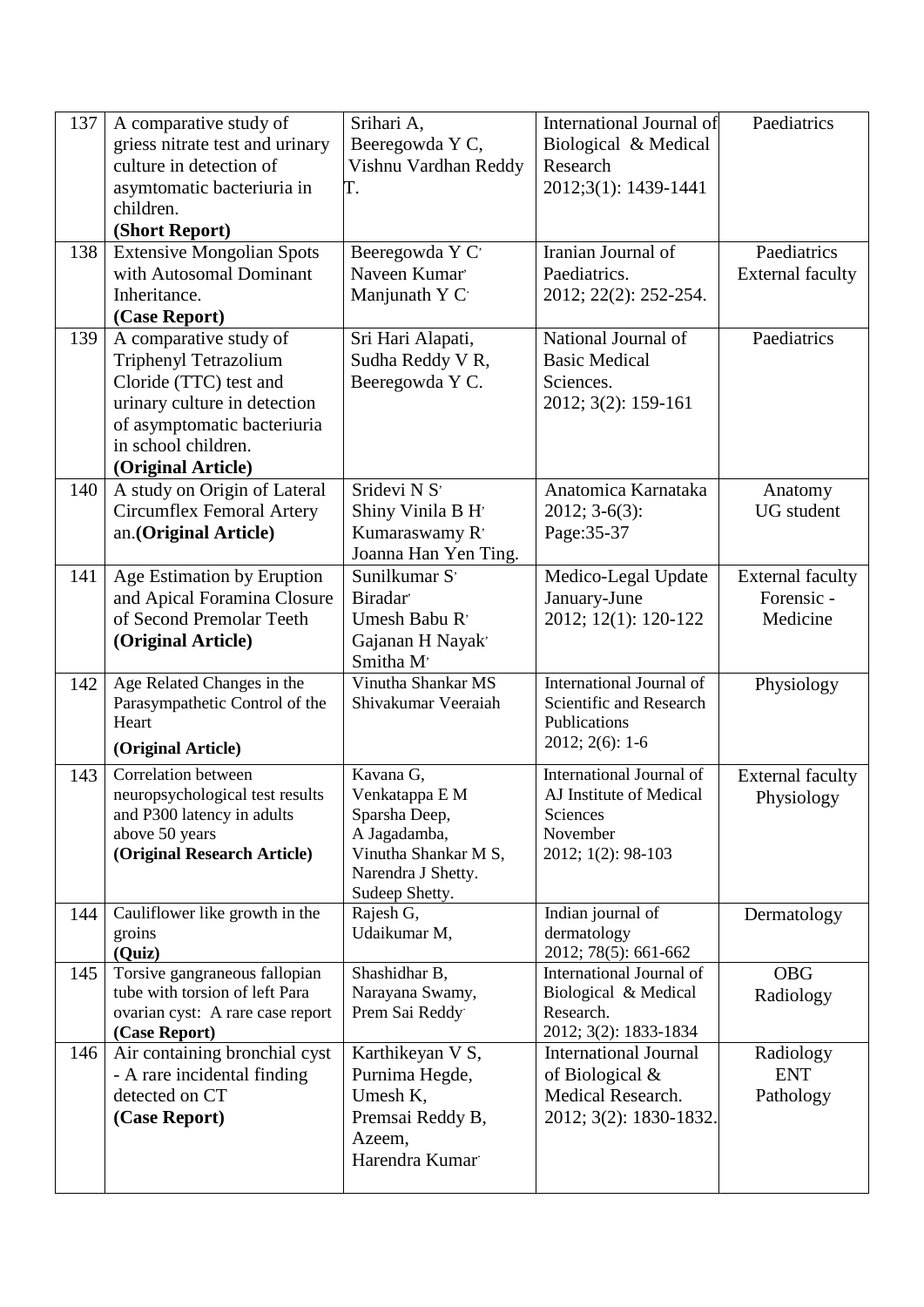| 147 | Reinforcing Learning of<br>Vitamins by mind Maps<br>(Original Article)                                                                                                                                               | Ashakiran S,<br>Krishna Murthy N,<br>Deepthi R,<br>Prabhavathi K,<br>Ganesh G                                   | <b>Journal of Research</b><br>in Medical Education<br>and Ethics<br>2012; 2(3): 194-198                          | Biochemistry<br>Comm. Medicine                            |
|-----|----------------------------------------------------------------------------------------------------------------------------------------------------------------------------------------------------------------------|-----------------------------------------------------------------------------------------------------------------|------------------------------------------------------------------------------------------------------------------|-----------------------------------------------------------|
| 148 | Assessment of Avoidable<br>Blindness using the Rapid<br><b>Assessment of Avoidable</b><br>blindness Methodology<br>(Original Article)                                                                                | Guruprasad B S,<br>Krishna Murthy D,<br>Narendra P Datti,<br><b>BG</b> Ranganath,<br>Shamanna B R,<br>Tejal SJ. | North American<br>Journal of Medical<br>Sciences.<br>2012; 4(9): 389-393                                         | Ophthalmology<br>Comm.Medicine<br><b>External faculty</b> |
| 149 | Prevalence of undiagnosed<br>HIV infection in patients<br>with Ocular surface<br>squamous neoplasia in a<br>tertiary center in Karnataka,<br>South India.<br>(Original Article)                                      | Thanuja G P,<br>Suresh Babu G,<br>Guruprasad B S,<br>Mala B Suresh,<br>Nagaraju G'<br>Raviprakash D.            | Cornea<br>2012;31(11):1282-84                                                                                    | Ophthalmology<br><b>External faculty</b>                  |
| 150 | Comparison of obstetric<br>outcome between first and<br>second stage cesarean section<br>in a rural tertiary hospital<br>(Research Article)                                                                          | Jonna Malathi,<br>Venigalla Sunita.                                                                             | <b>International Journal of</b><br>Pharmaceutical and<br><b>Biomedical Research.</b><br>2012; 3(4): 222-225.     | <b>OBG</b>                                                |
| 151 | Torsion of sub serous fibroid<br>$- A$ case report<br>(Case Report)                                                                                                                                                  | S R Sheela<br>V Shilpa<br>P N Sriramulu'                                                                        | International Journal of<br>Pharmaceutical and<br><b>Biomedical Research.</b><br>2012; 3(2): 109-110             | <b>OBG</b><br>Surgery                                     |
| 152 | Torsion of fallopian tube,<br>fimbrial cyst: A rare case<br>(Case Report)                                                                                                                                            | Shashidhar B'<br>Sheela S R <sup>,</sup><br>Chandramouli,<br>Prem Sai Reddy                                     | International Journal of<br>pharmaceutical<br>sciences and research.<br>2012; 3(7): 2205-2207                    | <b>OBG</b><br>Radiology                                   |
| 153 | Pseudomyxoma peritonei -<br>A case report<br>(Case Report)                                                                                                                                                           | Venkatachalapathy T S,<br>Sreeramulu P N'<br>Sheela'<br>Nagendra Babu T                                         | Journal of Bioscience<br>and Technology<br>2012; 3(1): 479-482                                                   | Surgery<br><b>OBG</b>                                     |
| 154 | Obstetrics for<br>Undergraduates : The Five<br>Fingers<br>(Book Publication)                                                                                                                                         | S K Chattopadhyay'<br>M Narayanaswamy                                                                           | 1st Edition 2012<br>Published by -<br><b>B I Publication. Pvt.</b><br>Ltd New Delhi                              | <b>External Faculty</b><br><b>OBG</b>                     |
| 155 | <b>Blood Donors Deferral</b><br>Pattern in A Rural Teaching<br>Hospital<br>(Original Article)                                                                                                                        | Subhashish Das.                                                                                                 | National Journal of<br>Laboratory Medicine.<br>$2012; 1(1): 1-6.$                                                | Pathology                                                 |
| 156 | Association of blood<br>group<br>Hepatitis<br>${\rm to}$<br>$\overline{B}$<br>and<br>types<br>Hepatitis C Virus<br>infection<br>among blood donors - A five<br>years institutional based study<br>(Research Article) | Subhashish Das, Harendra<br>Kumar ML.                                                                           | International Journal of<br>Basic and Applied<br><b>Medical Sciences</b><br>January-April<br>2012; 2(1): 191-195 | Pathology                                                 |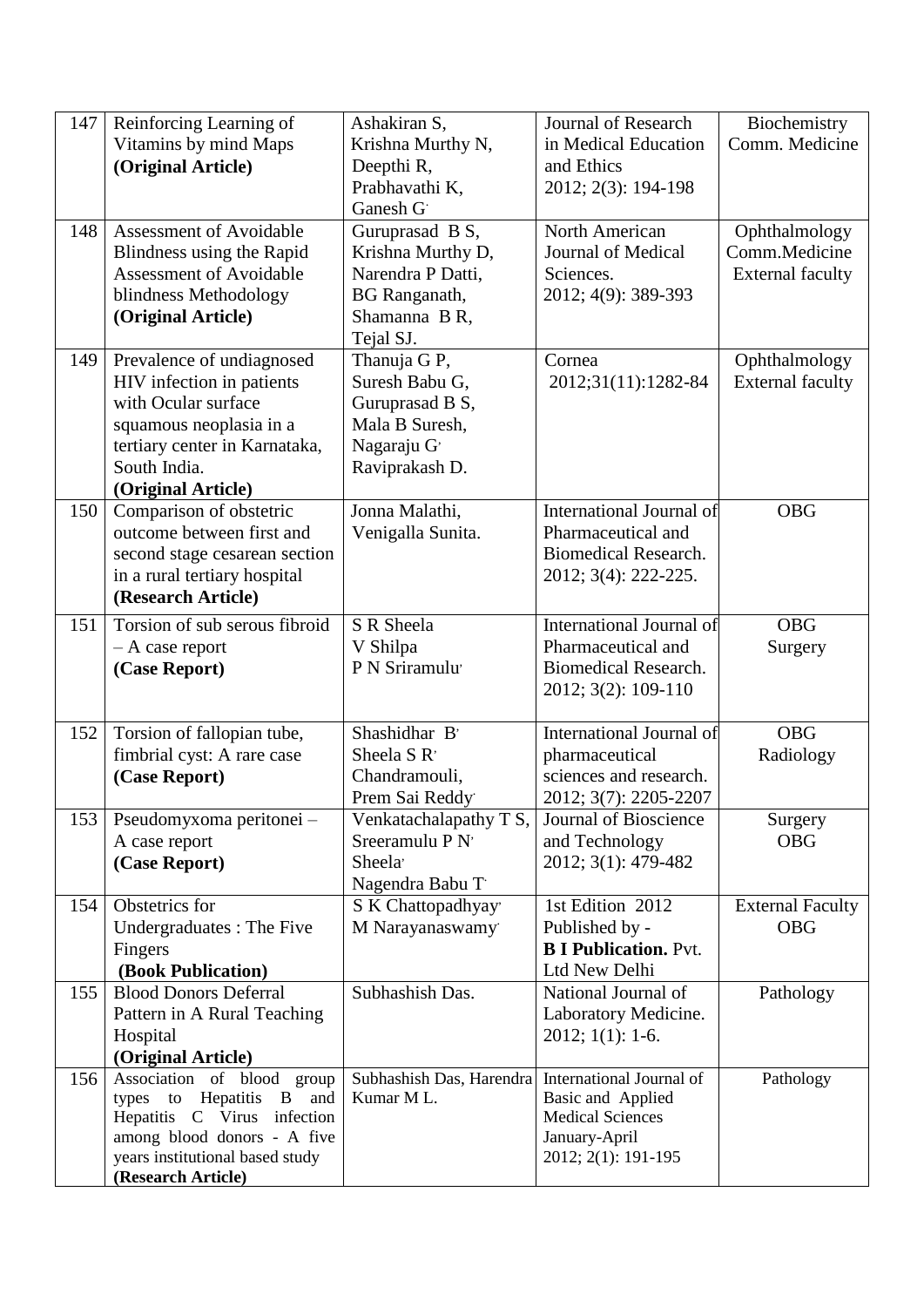| 157 | <b>Breast Carcinoma Aspirates:</b><br>A study on cytological<br>grading<br>(Research Article)                                                 | Subhashish Das,<br>Kalyani,<br>Harendra Kumar.                | International Journal of<br>Basic and Applied<br><b>Medical Sciences</b><br>May August<br>2012; 2(2):189-195 | Pathology                             |
|-----|-----------------------------------------------------------------------------------------------------------------------------------------------|---------------------------------------------------------------|--------------------------------------------------------------------------------------------------------------|---------------------------------------|
| 158 | Co-infection among<br>volunteers blood donors:<br>Implication of safe blood<br>(Case Report)                                                  | Subhashish Das,<br>Harendra Kumar.                            | Indian Journal of<br><b>Medical Case Reports.</b><br>2012; 1(1): 44-46                                       | Pathology                             |
| 159 | Viral Hepatitides among the<br><b>Blood Donors in Rural Based</b><br>Hospital: A five year study<br>(Original Article)                        | Subhashish Das<br>Harendra Kumar M L                          | Clinical<br>Journal<br>of<br>Diagnostic<br>and<br>Research<br>2012;6(4):619-622                              | Pathology                             |
| 160 | A Case Report of Bilateral<br><b>Tuberculosis of Breast</b><br>(Case Report)                                                                  | Sreeramulu P N,<br>Venkatachalapathy T S'<br>Prathima S.      | Journal of Clinical<br>Case Reports.<br>$2012;2(16):1-2$                                                     | Surgery<br>Pathology                  |
| 161 | Gynaecology for<br><b>Undergraduates: The Five</b><br>Fingers<br>(Book Publication)                                                           | S K Chattopadhyay,<br>M Narayanaswamy.                        | $2nd$ Edition 2012<br>Published by -<br><b>B I Publication Pvt.</b><br>Ltd New Delhi                         | <b>External Faculty</b><br><b>OBG</b> |
| 162 | <b>Blunt Trauma Liver-</b><br>Conservative or Surgical<br>Management: A<br><b>Retrospective Study</b><br>(Research Article)                   | Sreeramulu P N,<br>Venkatachalapathy T S,<br>Anantharaj.      | Journal of Trauma &<br>Treatment<br>2012; 1(8): 1000146                                                      | Surgery                               |
| 163 | Appendicular Diverticulosis:<br>A case Report<br>(Case Report)                                                                                | Sreeramulu P N,<br>Vijay P Agrawal,<br>Venkatachalapathy.     | <b>International Journal</b><br>of Biomedical and<br><b>Advanced Research</b><br>2012; 3(7): 595-596.        | Surgery                               |
| 164 | Mystery of Right Iliac Fossa<br>Pain: A Review of Four<br>Cases<br>(Case Report)                                                              | Sreeramulu P N,<br>Vijay P Agrawal.                           | <b>International Journal</b><br>of Biomedical<br>Research.<br>2012; 3(10): 397-399                           | Surgery                               |
| 165 | Most Easy on the Pocket<br>Offloading Device Costing <<br>1\$ for Rural Diabetic Foot<br><b>Ulcers</b><br>(Research Article)                  | Vijay P Agrawal<br>Sreeramulu P N                             | Surgery: Current<br>Research<br>2012; 2(4): 1000124                                                          | Surgery                               |
| 166 | Richter's Hernia in<br>Paraumbilical Region with<br>Caecum and Ascending<br>Colon as Content of Sac: A<br><b>Case Report</b><br>(Case Report) | Venkatachalapathy T S<br>Sreeramulu P N<br>Nikhil S Shetty    | Open Access Scientific<br>Reports<br>2012; 1(5): 1-2                                                         | Surgery                               |
| 167 | A Simple Syringe Suction<br>Drain for Surgical<br>Procedures<br>(Case Report)                                                                 | Venkatachalapathy T S,<br>Nagendra Babu T,<br>Sreeramulu P N. | Journal of Clinical<br><b>Case Reports</b><br>2012; 2(15): 1000216                                           | Surgery                               |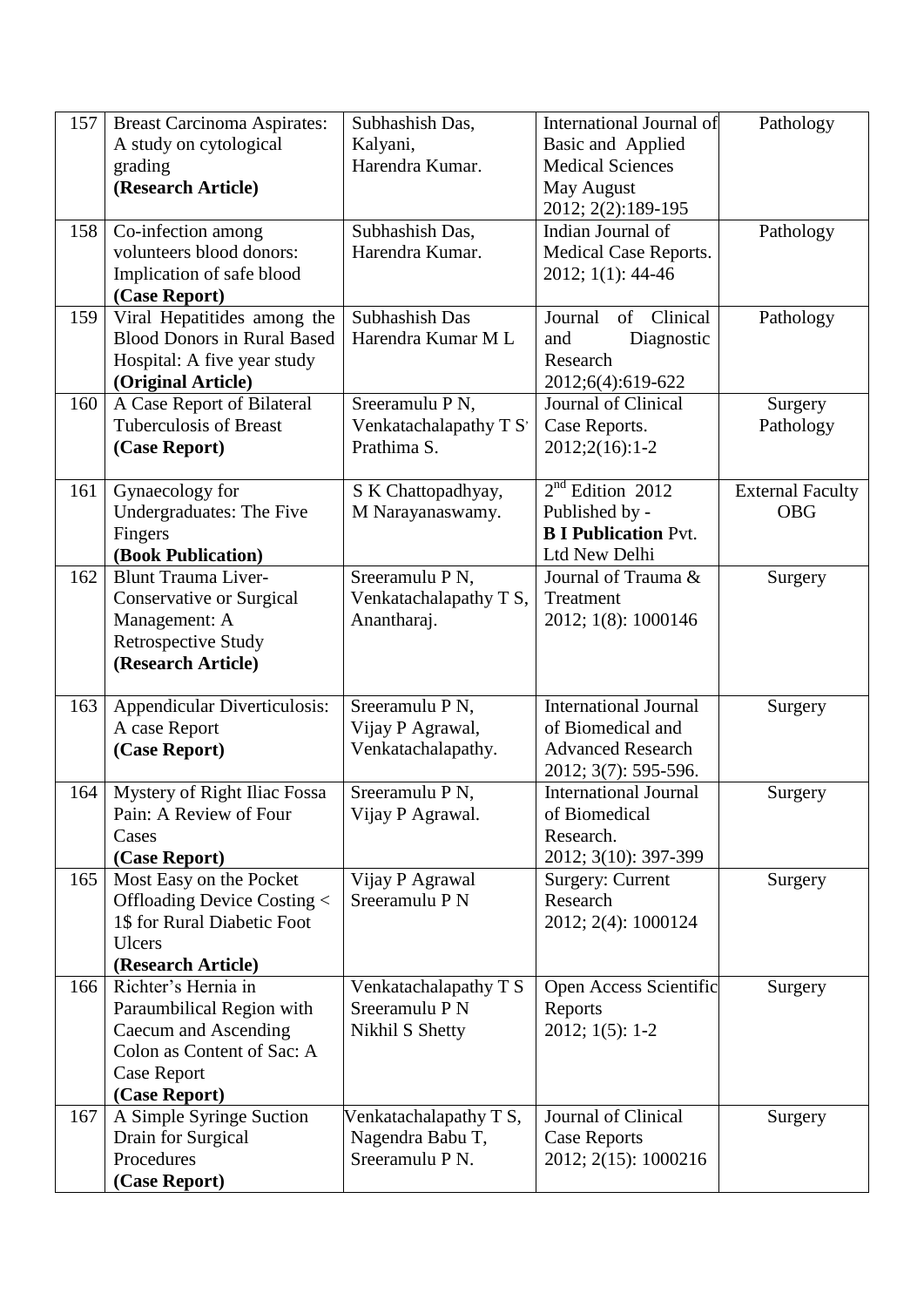| 168 | A Case Report of Central<br>Cyanosis                                                                                                                                    | Venkatachalapathy T S,<br>Nagendra Babu T,                                                      | Open Access Scientific<br>Reports                                                                     | Surgery                              |
|-----|-------------------------------------------------------------------------------------------------------------------------------------------------------------------------|-------------------------------------------------------------------------------------------------|-------------------------------------------------------------------------------------------------------|--------------------------------------|
|     | (Case Report)                                                                                                                                                           | Sreeramulu P N.                                                                                 | 2012; 1(9): 1-2                                                                                       |                                      |
| 169 | A Case Report of Mucinous<br><b>Carcinoma of Left Breast</b><br>(Case Report)                                                                                           | Venkatachalapathy T S,<br>Sreeramulu P N.                                                       | Journal of Clinical<br><b>Case Reports</b><br>$2012; 2(8): 1-2$                                       | Surgery                              |
| 170 | <b>Acute Acalculous</b><br>Cholecystitis in Enteric<br>fever: A Case Report<br>(Case Report)                                                                            | Venkatachalapathy T S,<br>Nagendra Babu T,<br>Sreeramulu P N.                                   | <b>International Journal</b><br>of Medical and Health<br><b>Sciences</b><br>2012; 1(3): 99-103.       | Surgery                              |
| 171 | A Case Report of Large<br>Renal Cell Carcinoma<br>(Case Report)                                                                                                         | Venkatachalapathy T S,<br>Sreeramulu P N,<br>Nagendra Babu T.                                   | Journal of Clinical<br><b>Case Reports</b><br>$2012; 2(6): 1-3$                                       | Surgery                              |
| 172 | Mega Gallbladder: A Case<br>Report<br>(Case Report)                                                                                                                     | Sreeramulu P N,<br>Vijay P Agrawal.                                                             | Journal of Clinical<br><b>Case Reports</b><br>2012; 2(15): 1-2                                        | Surgery                              |
| 173 | An Unusual Case of a<br>Forgotten intrauterine<br><b>Contraceptive Device</b><br>Embedded in the Sigmoid<br>Colon.<br>(Case Report)                                     | Sreeramulu P N,<br>Venkatachalapathy T S<br>Sheela S                                            | <b>International Journal</b><br>of Biomedical and<br><b>Advanced Research</b><br>2012; 3(10): 791-793 | Surgery                              |
| 174 | A Case Report of Giant<br>Liopma in Right Loin<br>(Case Report)                                                                                                         | Venkatachalapathy T S,<br>Sreeramulu P N,<br>Prathima S.                                        | International Journal<br>of Biomedical and<br><b>Advance Research</b><br>2012; 3(7): 600-601          | Surgery                              |
| 175 | Interproximal bone loss<br>assessment: Comparison of<br>conventional and digital<br>radiographs<br>(Research Article)                                                   | Deepa C,<br>Ramesh A V,<br>Dwarakanath CD,<br>Gayathri G.                                       | <b>International Journal</b><br>of Contemporary<br>Dentistry.<br>2012; 3(3): 23-27                    | Dentistry<br><b>External faculty</b> |
| 176 | A Study To Assess The<br>Knowledge And Practice Of<br>Insulin Self-Administration<br><b>Among Patients With</b><br>Diabetes Mellitus.<br>(Research Article)             | A Surendranath,<br>B Nagaraju,<br>Gv Padmavathi,<br>Sc Anand,<br>Patan Fayaz,<br>G Balachandra. | Asian Journal of<br>Pharmaceutical and<br>Clinical Research.<br>5(1), 2012.0974-2441                  | Medicine                             |
| 177 | Spontaneous Antepartum<br>Vesicouterine Fistula<br><b>Causing Severe</b><br>Oligohydramnios in a Patient<br>With a Previous Cesarean<br>Delivery.<br>(Research Article) | Manjunatha YC,<br>MD, DNB,<br>Pradeep Sonwalkar MD.                                             | Journal Ultrasound<br>Med.<br>2012; 31:1292-1300                                                      | Radiology                            |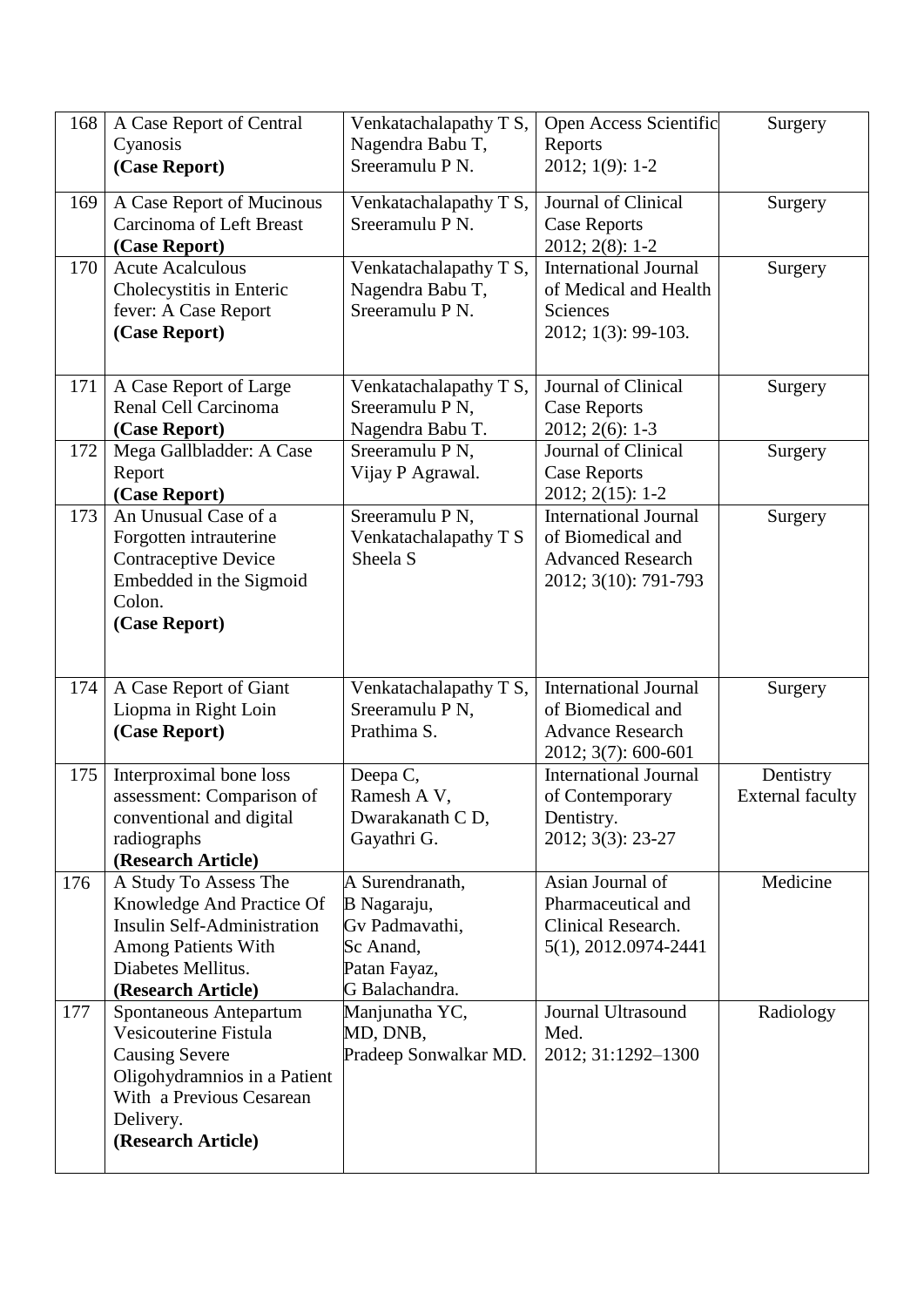| 178 | <b>Mass Drug Administration</b><br><b>Coverage Evaluation Survey</b><br>for Lymphatic Filariasis in<br><b>Bagalkot and Gulbarga</b><br>Districts.    | PK Patel.                                                                                                        | Indian Journal of<br>Community<br>Medicine.<br>$2012; 37(2): 101-$<br>106.                               | Community<br>Medicine                                           |
|-----|------------------------------------------------------------------------------------------------------------------------------------------------------|------------------------------------------------------------------------------------------------------------------|----------------------------------------------------------------------------------------------------------|-----------------------------------------------------------------|
| 179 | (Original Article)<br>Risk factors for failure in                                                                                                    | PN                                                                                                               | <b>International Journal</b>                                                                             | Medicine                                                        |
|     | treatment of Pulmonary<br>Tuberculosis (PTB): Study<br>from a rural medical college<br>hospital in south India.                                      | Venkatarathnamma,<br>R J Bhatt.                                                                                  | of Infectious Diseases<br>2012.                                                                          |                                                                 |
|     | (Original Article)                                                                                                                                   |                                                                                                                  |                                                                                                          |                                                                 |
| 180 | Malignant clear hidradenoma<br>of the upper eyelid.<br>(Case Report)                                                                                 | Gurucharan Singh,<br>Harendra Kumar,<br>Sridevi NS,<br>Narendra P Datti,<br>Sangeeta M,<br>Krithika Rupnaraya.   | Electronic physician,<br>2012;4(2)                                                                       | <b>Plastic Surgery</b><br>Pathology<br>Anatomy<br>Ophthalmology |
| 181 | Platinum based doublet cross<br>over therapy for advanced<br>stage non-small cell lung<br>cancer? A better survival<br>option.<br>(Research Article) | Garg, R,<br>Aheer S, Hassan G,<br>Upadhyay R,<br>Prathima S,<br>PrasadCSBR,<br>Udayakumar M,<br>Narayanaswamy M. | Global Journal of<br>Medicine and Public<br>Health.<br>$2012;1(4):61-63$                                 | Pathology<br><b>OBG</b>                                         |
| 182 | Substance Use among<br><b>Adolescent Higher</b><br><b>Secondary School Students</b><br>in Bhaktapur District in<br>Nepal<br>(Research Article)       | Khaitu,<br>CS; Joshi, R                                                                                          | <b>International Journal</b><br>of Biological and<br>Medical Research,<br>2013;3(4): 2515-2522           | <b>ENT</b>                                                      |
| 183 | Severe thoraco lumbar<br>Kyphoscoliosis-A challenge to<br>anaesthesiologists.<br>(Case Report)                                                       | Dinesh K,<br>Ravi M, RameshKumar<br>PB, KrishnaKumar BR,<br>KishoreKumar KS,<br>Somasekharam P.                  | <b>International Journal</b><br>of Pharmaceutical<br>and Biomedical<br>Research.<br>$3(1)$ ; 2012; 69-70 | Anaesthesiology                                                 |
| 184 | A comparison between serum<br>inhibin A levels in pre-<br>eclampsia and normotensive<br>pregnancy.<br>(Case Report)                                  | Vana. H,<br>Thunga S.                                                                                            | <b>International Journal</b><br>of Pharmaceutical<br>and Biomedical<br>Research.<br>2012;3(3):147-151.   | <b>OBG</b>                                                      |
| 185 | Safety And Efficacy Of Dietary<br>Fibers On Obese Pateints In<br>Weight Loss And Bmi Studied<br>In Kolar District<br>(Original Article)              | Nagaraju B,<br>Shantharaj P,<br>Fayaz P,<br>Surendranath A.                                                      | International Journal of<br>Universal Pharmacy<br>and Bio Sciences.<br>$2012;1(2): 21-16.$               | Pharmacology                                                    |